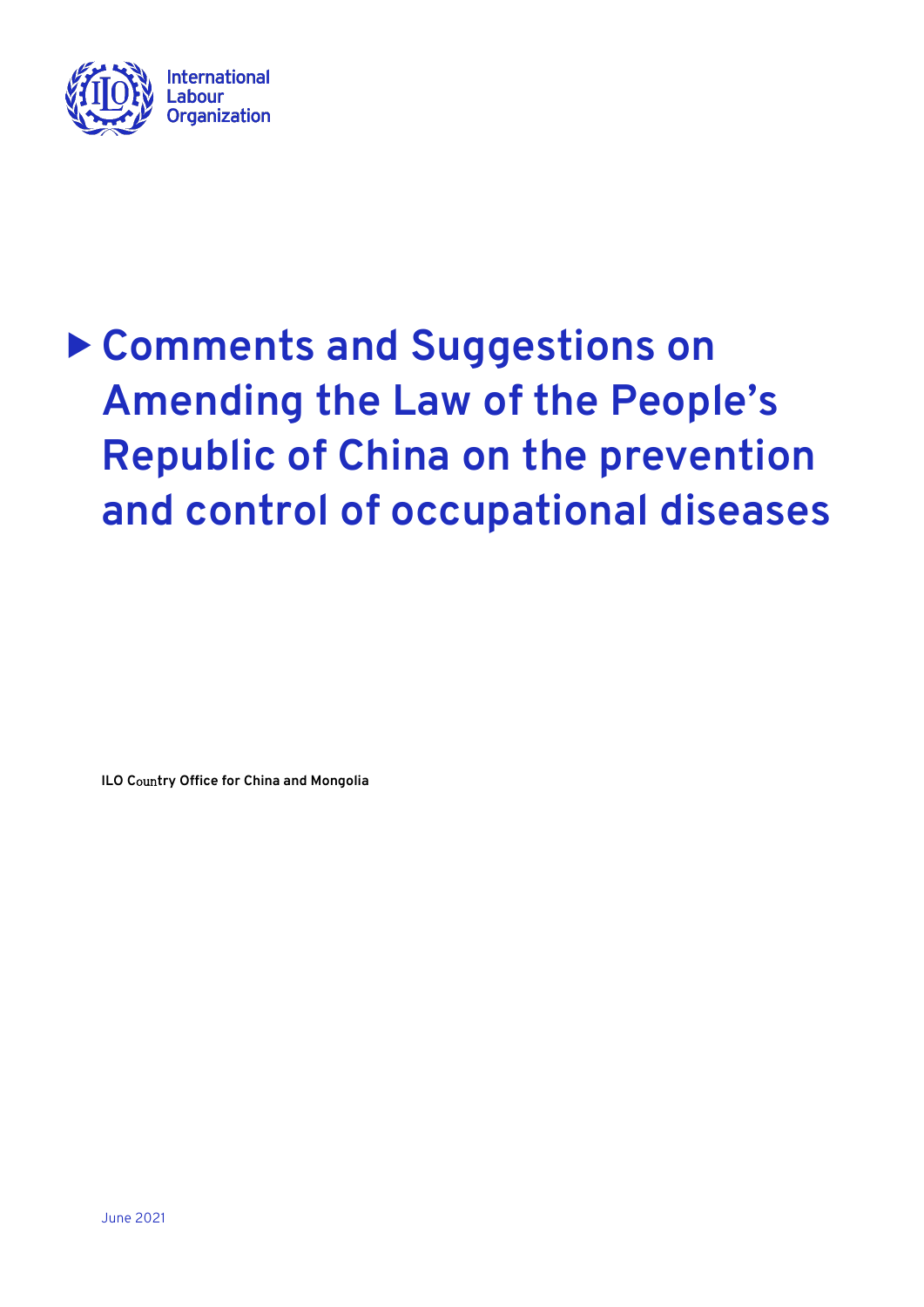# **I. Background**

As a specialized agency of the United Nations, the International Labour Organization (ILO) is committed to advancing social justice, promoting decent work for all and protecting the fundamental rights and interests of workers. Since its establishment in 1919, the ILO has always placed occupational safety and health (OSH) among its core mandates. The ILO's programs and projects cover a wide range of areas, and supporting member states to ratify and implement international labour standards, including those on OSH, is one of the organization's priorities.

In view of this, at the time when the Chinese government is widely soliciting opinions and suggestions for amending the Law of the People's Republic of China on the Prevention and Control of Occupational Diseases (hereinafter referred to as the Law on the Prevention and Control of Occupational Diseases or the Law), we compare the Law with relevant international labour standards, and put forward comments and suggestions for reference of the Chinese government in light of China's national conditions, so that the revised Law on the Prevention and Control of Occupational Diseases will be more aligned with the requirements of relevant international labour standards, which will strengthen the implementation of Conventions ratified by China and as well as facilitate the possible future ratification of other OSH standards.

Our comments and suggestions on amending the Law are mainly based on the principles and requirements embodied in the following Conventions and Recommendations:

- Occupational Safety and Health Convention (No. 155) and its Recommendation (No. 164), 1981
- Occupational Health Services Convention (No. 161) and its Recommendation (No. 171), 1985
- Employment Injury Benefits Convention (No. 121) and its Recommendation (No. 121), 1964
- Protocol of 2002 to the Occupational Safety and Health Convention, 1981 (No. 155)
- Promotional Framework for Occupational Safety and Health Convention, 2006 (No. 187)
- Labour Inspection Convention, 1947 (No. 81)
- Safety and Health in Construction Convention, 1988 (No. 167)
- Chemicals Convention, 1990 (No. 170)
- Safety and Health in Mines Convention, 1995 (No. 176)
- List of Occupational Diseases Recommendation, 2002 (No. 194)
- Chemicals Recommendation, 1990 (No. 177)

Among the above-mentioned Conventions and Protocols, China has only ratified the Occupational Safety and Health Convention, 1981 (No. 155) (hereinafter referred to as C.155), Safety and Health in Construction Convention, 1988 (No. 167) and Chemicals Convention, 1990 (No. 170) (hereinafter referred to as C.170). Though a country is not legally bound by non-ratified Conventions and Protocols, International Labour Standards (ILS) can provide universal guidance and reference for the legislative work of member States, bearing in mind that all ILS are adopted with the support of the broad majority of the tripartite representatives of member States at the International Labour Conference and are often agreed upon by consensus, hence represent the common understanding of the international community.

Our comments and suggestions are divided into two parts, "general comments and suggestions" and "specific comments and suggestions". The former is of general relevance or applicable to a number of articles of the Law, while the latter is arranged in the order of chapters, focusing on specific articles and paragraphs. For simplicity and clarity purpose, this document only retains specific comments and suggestions. If necessary, we can provide further explanation on the comments and suggestions. In addition, we are ready to provide more relevant technical advisory services upon request.

It should be noted that our comments and suggestions mentioned below only relate to some provisions of Law on the Prevention and Control of Occupational Diseases. Absence of comment or any particular provision should not be taken as indicating a particular view as to compliance with International Labour Standards. Comments are provided without prejudice to any comments that may be made at some later date by the bodies responsible for supervising the compliance with International Labour Standards in relation to a ratified Convention.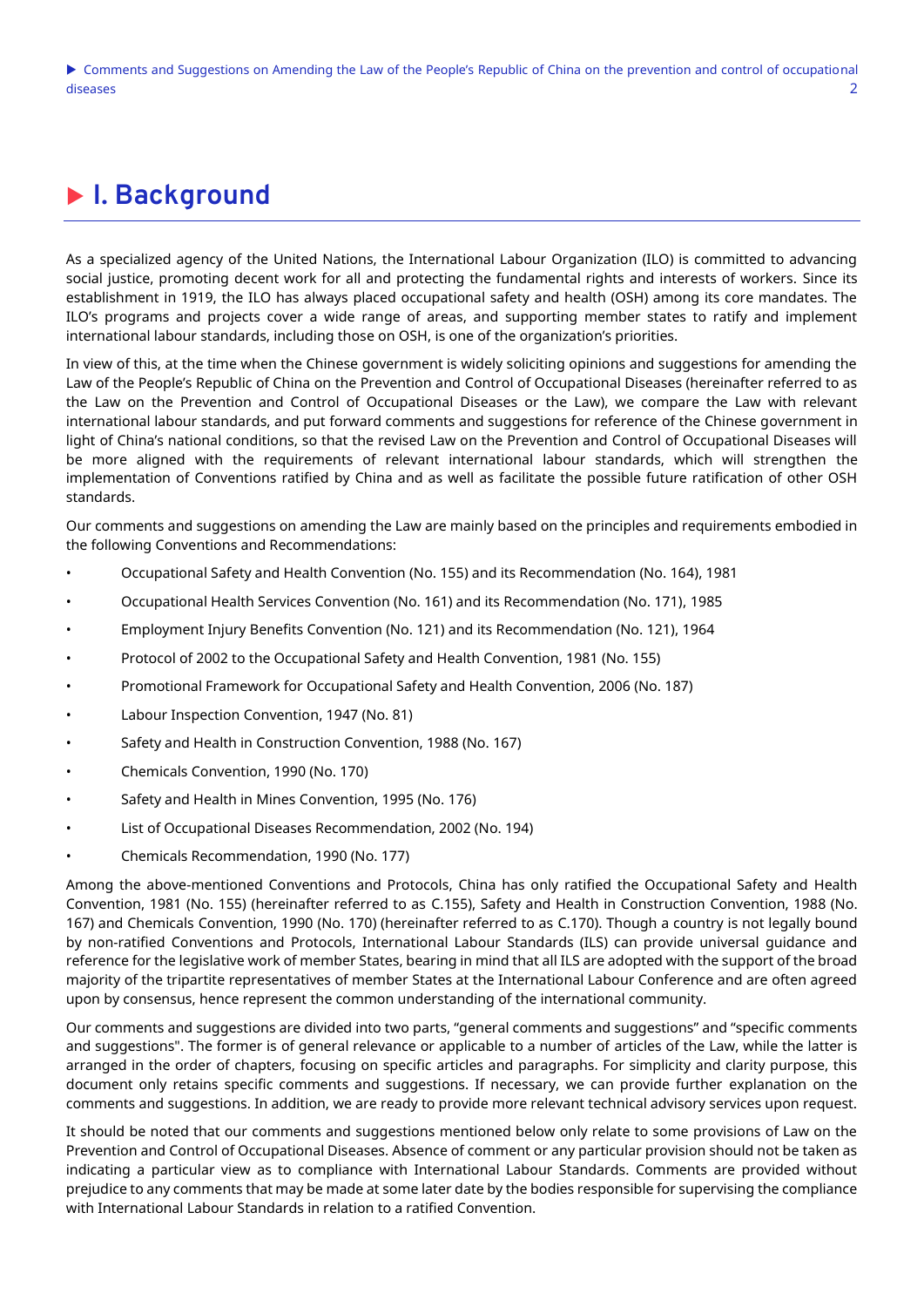# **II. Overall comments and suggestions**

- 1. China has Work Safety Law but not Occupational Health Law. The prevention and control of occupational diseases is a part of occupational health, so it is necessary to discuss the prevention and control of occupational diseases in the broader context of occupational health. "All-round and all-cycle maintenance and protection of people's health, major improvement in health, and significant improvement of health equity" has been included in the "Healthy China 2030" Plan. In the process of amending the Law on the Prevention and Control of Occupational Diseases, it is necessary to consider expanding the Law from the Law on Prevention and Control of Occupational Diseases" to the Law on Occupational Health in future due course.
- 2. In OSH-related international labour conventions and recommendations, it is stressed to have full participation of workers' and employers' organizations in occupational safety and health work, including cooperation in at the levels ranging from work units, undertaking, local, sectoral and up to the national level. When the Central Government formulates and regularly reviews policies, systems and plans in this regard, it should seek the opinions of the most representative workers' and employers' organizations. At the same time, the State should promote cooperation between employers and employees on occupational safety and health issues at workplace level. It is recommended that in the process of revising the Law, consideration should be given to adding principles and contents in this regard.
- 3. According to Article 14 of C.155<sup>1</sup>, measures shall be taken with a view to promoting the inclusion of questions of occupational safety and health and the working environment at all levels of education and training, including higher technical, medical and professional education. It is suggested that relevant contents should be included in the Law on the Prevention and Control of Occupational Diseases as appropriate to encourage education and training institutions at all levels to provide teaching contents on occupational safety and health and working environment issues.
- 4. From the perspective of improving the workplace environment and conditions, the control of occupational hazards should be part of the employers' responsibilities to ensure safety and health in working conditions and environments. With the advancement of technology and the development of production materials and processes, new occupational hazards are constantly emerging. The formulation and update of the Catalogue of Occupational Hazards, as issued by relevant government departments, usually lags behind the emergence of new hazards. Therefore, the surveillance, evaluation and daily monitoring should not be limited to the occupational hazards that have been included in the Catalogue of Occupational Hazards issued by the government.
- 5. Where feasible, it is suggested to emphasize in the Law nationally and internationally recognized principles of good practices on OSH preventive measures (hierarchy of preventative measures) as appropriate:
	- (a) eliminate the hazard/risk;
	- (b) control the hazard/risk at source through engineering control or management measures;

 (c) minimize the hazard/risk by means that include the design of safe work systems (including management measures);

<sup>1</sup> Article 14 of C.155: Measures shall be taken with a view to promoting in a manner appropriate to national conditions and practice, the inclusion of questions of occupational safety and health and the working environment at all levels of education and training, including higher technical, medical and professional education, in a manner meeting the training needs of all workers.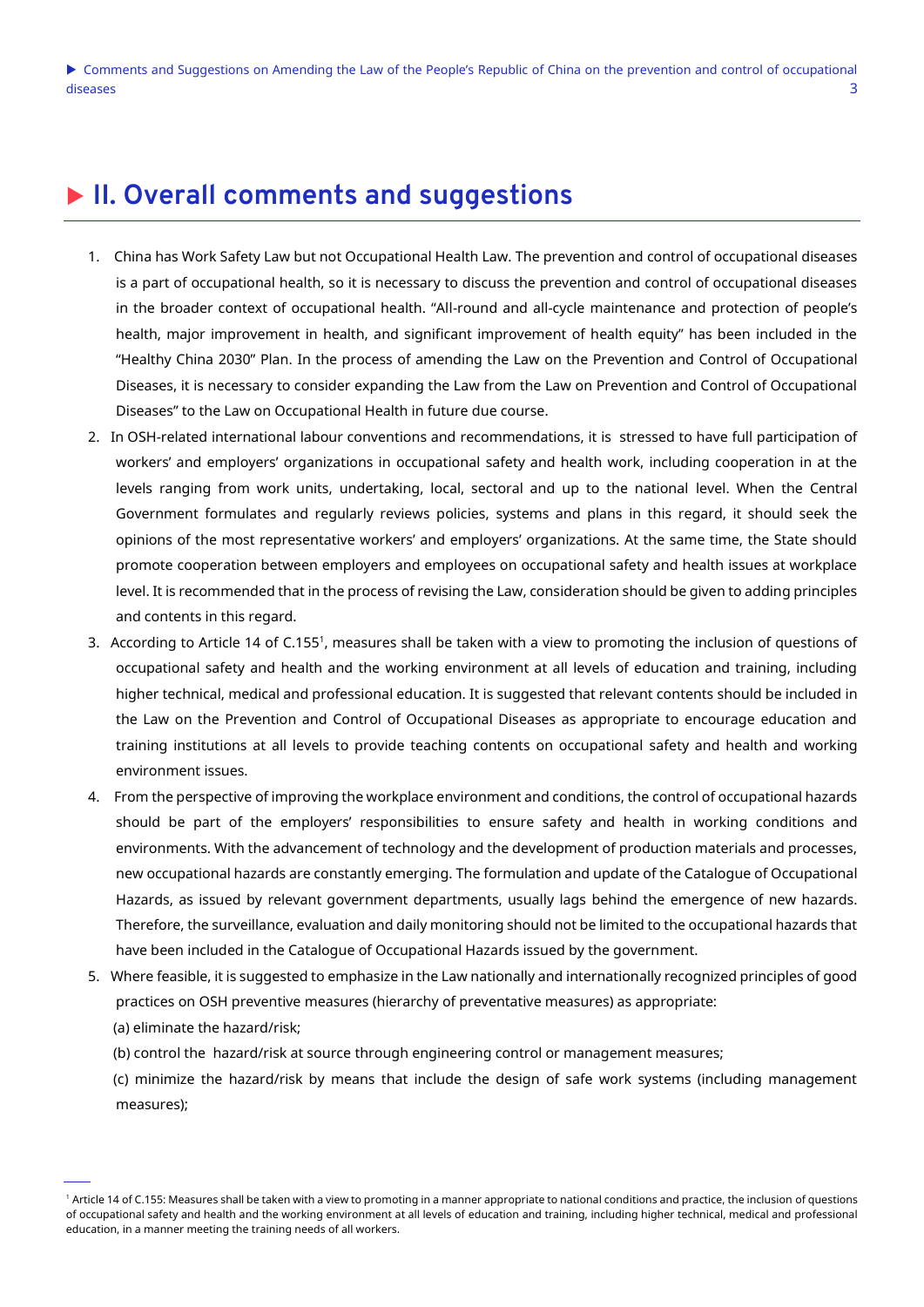(d) when the residual hazards / risks cannot be controlled by the above methods, the workers shall be provided with protective clothing and other personal protective equipment (PPE) free of charge, and measures shall be taken to ensure the correct use and maintenance of the PPE.

- 6. From the perspective of further improving occupational health services and by comparing the Law with the requirements of Occupational Health Services Convention, 1985 (No. 161) (hereinafter referred to as C.161) (not ratified by China), it can be found that there are less provisions in the Law on the Prevention and Control of Occupational Diseases on the establishment, responsibilities and functions of occupational health services. It is suggested to strengthen the contents in relation to occupational health services in the Law.
- 7. From the perspective of prevention of occupational diseases, the diagnosis and recognition of occupational diseases should not be limited to determining whether a worker suffers from a disease which has been included in the List of Occupational Diseases. The occupational disease diagnosis and recognition bodies should be able to assess whether a disease is caused by exposure to harmful factors in the workplace during occupational activities, where scientific evidence is available, regardless whether this disease has been included in the List.
- 8. In the existing penalty provisions of the Law on the Prevention and Control of Occupational Diseases, the list of penalties is not inclusive for all violations of the provisions in this Law. For example, Article 39 stipulates a series of occupational health protection rights of workers, including the right to rehabilitation services for occupational diseases, but in the section for penalties, there is no penalty for violations of this provision. Article 56 stipulates that employers shall ensure that patients with occupational diseases shall be entitled the treatment of occupational diseases prescribed by the State in accordance with laws, and transfer the patients who are not physically fit for continuing their original work from their original posts and make proper arrangements, but there is no clear indication of penalty for violation of this provision. It is suggested that a comprehensive review be conducted during the amendment process to provide for appropriate penalties for all violations in this Law.
- 9. From the perspective of timely detection of early health impairment of workers and adoption of corresponding preventive measures, in the process of developing occupational health surveillance system, we should pay special attention to the balanced development of workers' rights to health and employment, so as to avoid employment discrimination due to overemphasis on medical contraindications. In fact, by improving the working conditions and adjusting the work according to the workers' own conditions, the work can be made more suitable for the workers' physical conditions and abilities. In this regard, special attention should be paid to the abilities and needs of special groups such as female workers and older workers.
- 10. According to Article 21 of C.155 (ratified by China), "occupational safety and health measures shall not involve any expenditure for the workers." In the Law there is no clear provision in this respect.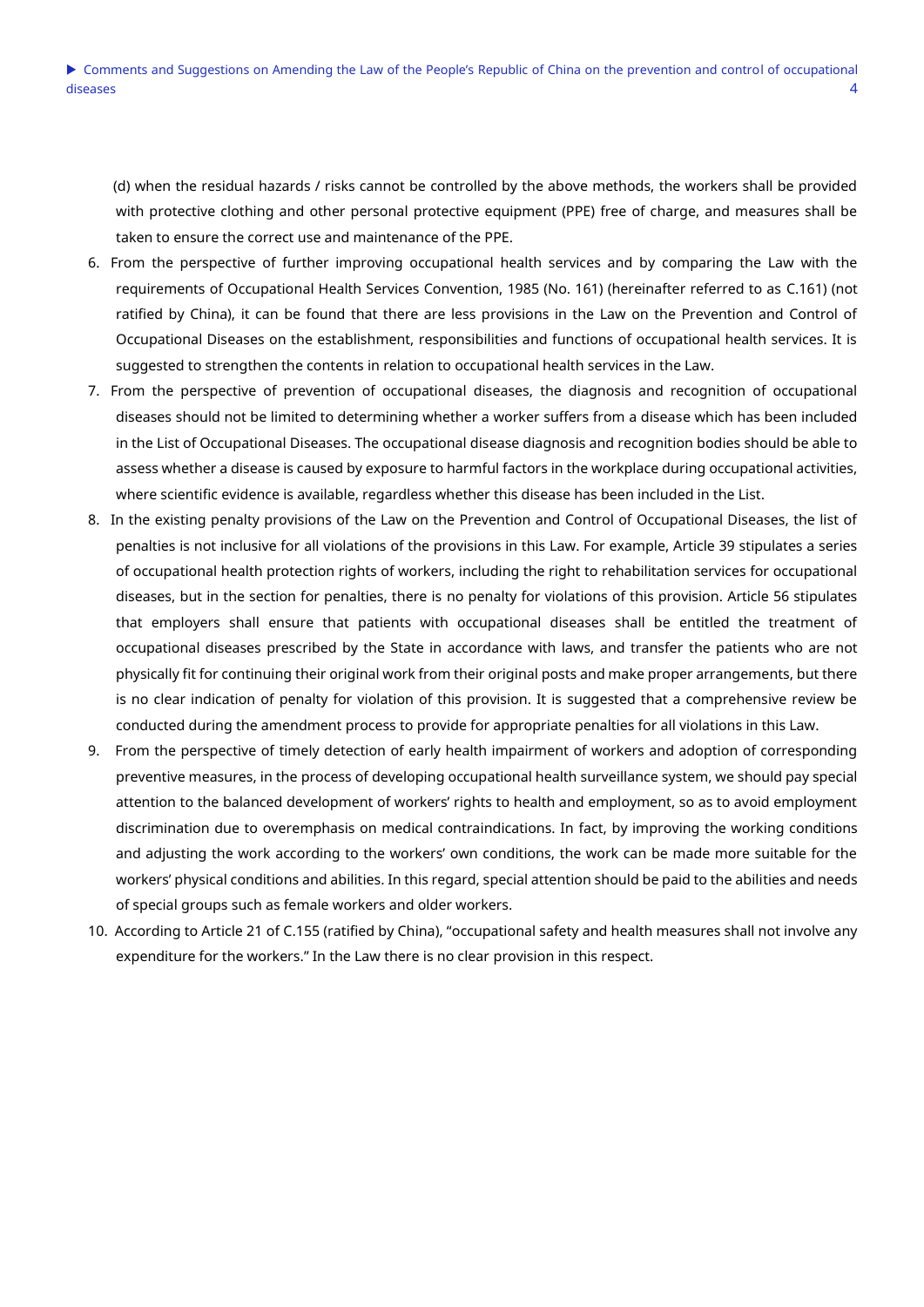Comments and Suggestions on Amending the Law of the People's Republic of China on the prevention and control of occupational diseases 5

# **III. Specific comments and suggestions**

#### **Chapter I General Provisions**

**Article 1 To prevent, control, and eliminate occupational disease hazards, prevent and control occupational diseases, protect the health and relevant rights and interests of employees, and promote economic and social development, this Law is formulated in accordance with Constitution.**

**Article 2 This law shall apply to the prevention and control of occupational diseases within the territory of the People's Republic of China.**

**For the purposes of this Law, "occupational diseases" means the diseases contracted by the employees of an enterprise, a public institution, an individual economic organization, or other employer for their exposures to toxic or harmful factors such as dust and radioactive substances in occupational activities.**

**The categories and catalogue of occupational diseases shall be determined, adjusted, and published by the health administrative department of the State Council in conjunction with labor and social security administrative department of the State Council.**

- 1. On the scope of application of the Law on the Prevention and Control of Occupational Diseases:
	- 1) Article 1 provides for the four purposes of this Law: first, prevention, control and elimination of occupational hazards; second, prevention and control of occupational diseases; third, protection of workers' health and related rights and interests; fourth, promotion of economic and social development. Article 2 stipulates that "this law shall apply to the prevention and control of occupational diseases within the territory of the People's Republic of China", which means that the scope of application of this Law is limited to the second of the above four purposes, which is inconsistent with the content of Article 1 of the Law.
	- 2) The international labour conventions and recommendations related to the prevention and control of occupational diseases are applicable to covers all industries and sectors of economic activities and all employees, including government agencies, public entities and non-profit organizations. The law does not specify whether it is applicable to government agencies and non-profit organizations, nor does it clearly define the scope of workers to whom it applies. Therefore, it is suggested to clarify that the scope of application of this Law covers all industries and sectors of economic activities and all employees, including government agencies, public entities and non-profit organizations.
	- 3) Article 2 stipulates that this Law shall "apply to the prevention and control of occupational diseases within the territory of the People's Republic of China". It is necessary to consider whether the Law is applicable to Chinese citizens who become ill due to work while working in Chinese enterprises and institutions outside of China.
- 2. Definition of occupational diseases:
	- 1) According to Article 1 (b) of Protocol of 2002 to the Occupational Safety and Health Convention, 1981 (No. 155) (hereinafter referred to as P.155) (not ratified by China), the factors leading to occupational diseases refer to "risk factors arising from work activity"<sup>2</sup> . According to paragraph 6 (1) of Employment Injury Benefits Recommendation, 1964 (No. 121) (hereinafter referred to as R.121), occupational diseases refer to "under prescribed conditions, diseases known to arise out of the exposure to substances or dangerous conditions in processes, trades or occupations". This definition is not limited to the pathogenic factors of diseases included in the List of Occupational Diseases. The occupational diseases identified in Appendix of the List of Occupational Diseases Recommendation, 2002 (No. 194) (hereinafter referred to as R.194) include two types of diseases: the diseases in List, and other specific diseases caused by occupations or processes not mentioned in this list where a direct link is established scientifically, or determined by methods appropriate to national conditions and practice, between the exposure arising from work activities and the disease(s)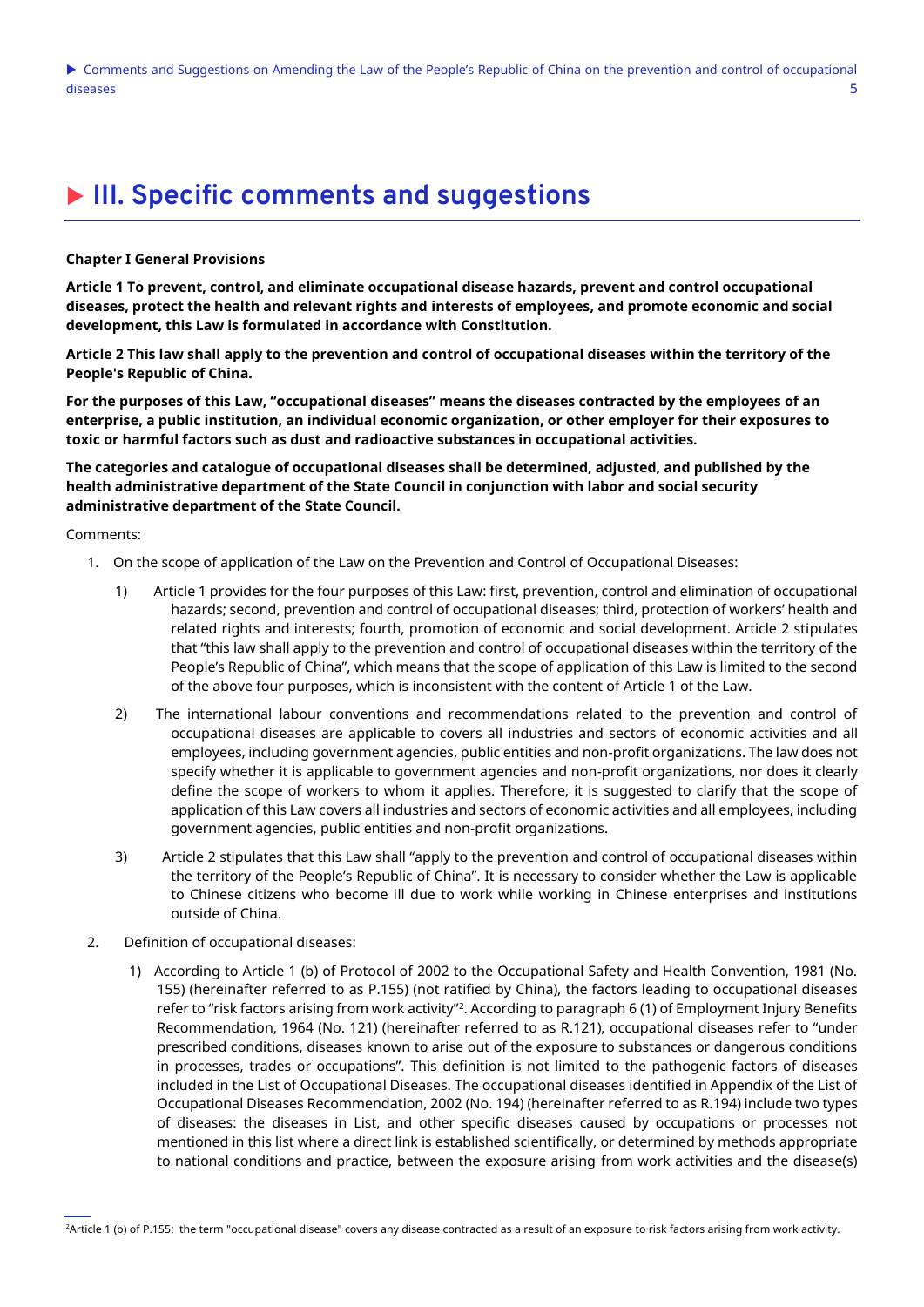contracted by the worker. The list of occupational diseases of the ILO is subordinate to and serves the definition of occupational diseases in R.121 and P.155.

The Law on the Prevention and Control of Occupational Diseases defines occupational diseases, but at the same time, the scope of occupational diseases is defined by the List of Occupational Diseases. In other words, if a disease is consistent with the definition of occupational disease in the Law, but does not appear in the List, it cannot be considered as an occupational disease. In reality, some occupational diseases are caused by one factor, while some by multiple factors. It is difficult for the Catalogue of Occupational Hazards to cover all factors causing occupational diseases. Moreover, the update of the List of Occupational Diseases may lag behind the development of diagnosis and etiology technology. Only when a disease is included in the List can its pathogenic factors be officially included in the Catalogue of Occupational Hazards. This may lead to two situations. Firstly, although there is scientific evidence of a direct causal relationship between occupational exposure to a certain harmful factor and the disease suffered by the worker, the disease cannot be recognized as an occupational disease because the factor causing this disease is not included in the Catalogue of Occupational Hazards. Secondly, a factor can lead to a variety of diseases. Though the factor is included in the Catalogue of Occupational Hazards, the diseases caused by it may not be all included in the List of Occupational Diseases. Then, the disease, though caused by work, cannot be recognized as occupational diseases if it is not included in the List.

The diseases included in the List of Occupational Diseases are only part of the diseases caused by exposure to occupational hazards. The purpose of establishing a list of occupational diseases is not only to compensate the injured workers, but more importantly, to also prevent the recurrence of the same occupational diseases among other workers with occupational exposure and take workplace prevention measures against the harmful factors that cause occupational diseases. The purpose of developing a List of Occupational Diseases and a Catalogue of Occupational Hazards is not to define the boundaries of occupational diseases and occupational hazards (i.e. only diseases caused by factors in the Catalogue of Occupational Hazards and included in the List of Occupational Diseases are occupational diseases). The rapid development of new materials, new processes, new technologies, and new ways of organizing and implementing work will bring new occupational hazards. Scientific and technological advances will bring about new discoveries of factors that cause diseases, while the update of the List of Occupational Diseases and the Catalogue of Occupational Hazards often lags behind these new changes. Therefore, unless all factors that pose a threat to workers' health can be included in the list and catalogue for purpose of occupational disease prevention and control, it is difficult to effectively protect workers' occupational health, compensate workers for occupational disease, and prevent work-related diseases<sup>3</sup>.

- 2) Article 2 of the Law on the Prevention and Control of Occupational Diseases defines occupational diseases as "diseases contracted by the employees of an enterprise, a public institution, an individual economic organization, or other employer for their exposures to toxic or harmful factors such as dust and radioactive substances in occupational activities". Article 85 defines occupational hazard factors as "various harmful chemical, physical, and biological factors existing in occupational activities as well as other occupational harmful factors arising in the process of operations". There are inconsistencies in the expressions of factors that cause occupational hazards in Article 2 and Article 85, which hampers the seriousness of legal documents and leads to ambiguity. It is suggested that the definition of occupational diseases in the Law on Prevention and Control of Occupational Diseases should be improved to include all diseases caused by occupational exposure to harmful factors.
- 3. Classification and List of Occupational Diseases:
	- 1) The current Classification and List of Occupational Diseases does not include all diseases caused by workers' exposure to dust, radioactive substances and other toxic and harmful factors in their occupational activities. It is suggested to improve the definition of occupational hazards in the List of Occupational Diseases to make it more consistent with the Law on the Prevention and Control of Occupational Diseases.

<sup>&</sup>lt;sup>3</sup> Work-related diseases refer to diseases for which work factors are not the only or main cause of the disease but can contribute to the development and progression of the disease or even accelerate the coming of death.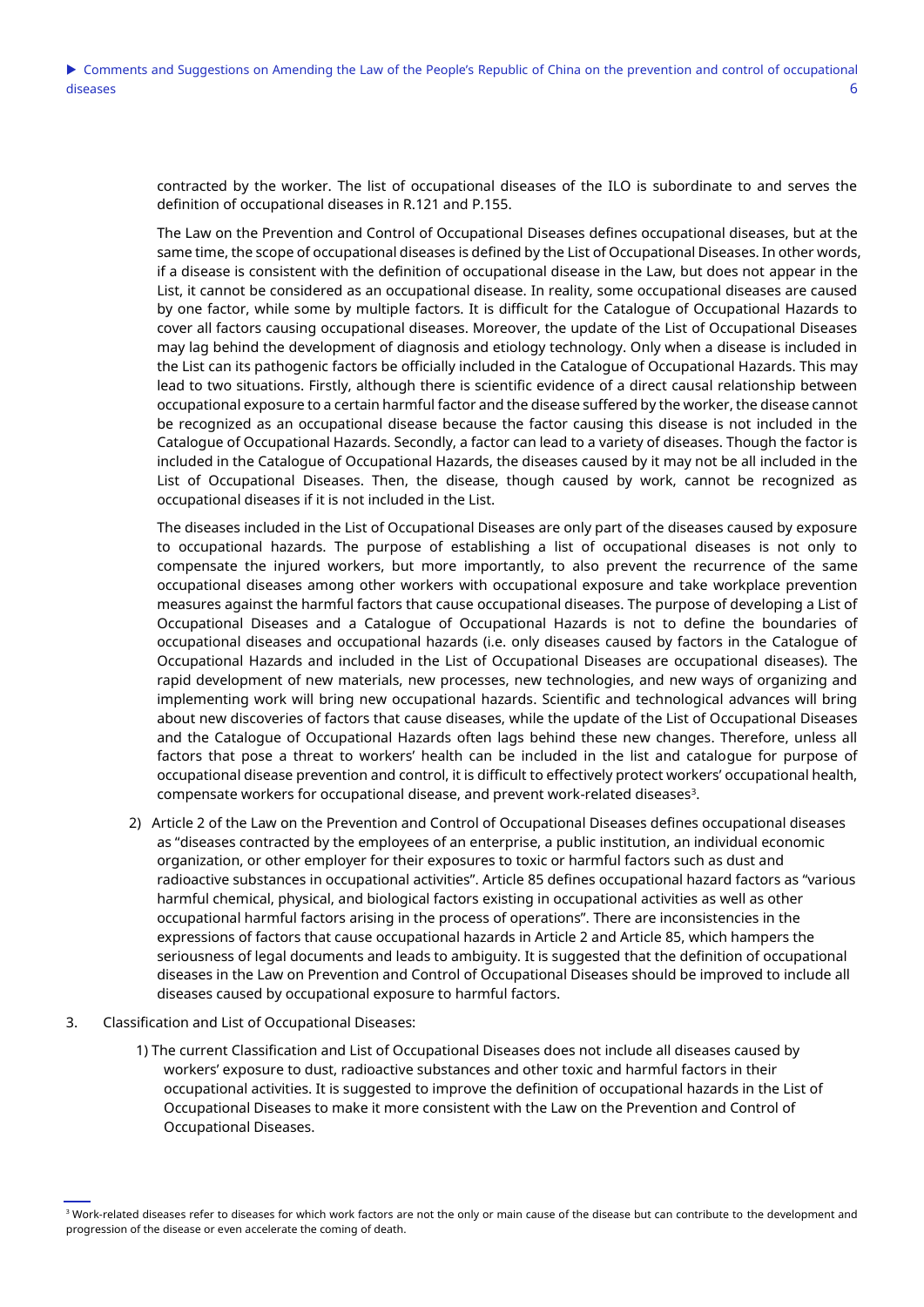- 2) The Law provides that the Classification and List of Occupational Diseases shall be formulated, adjusted and published by the administrative department of health under the State Council together with the administrative department of labour and social security under the State Council, with no reference to consulting the most representative workers' and employers' organizations. In accordance with the requirements of relevant international labour conventions and recommendations, including R.194, consultation with these organizations is required.
- **3)** The Law does not explicitly require regular review and update of the Classification and List of occupational diseases. It is suggested to require regular review and update of the Classification and List of Occupational Diseases in the Law in line with the requirements of R.194.

#### **Article 4 Employees shall be entitled to occupational health protection according to law.**

## **Employers shall create work environment and conditions meeting the national occupational health standards and health requirements and take measures to ensure that employees receive occupational health protection.**

# **Trade unions shall oversee the prevention and control of occupational diseases and protect the lawful rights and interests of employees according to law. When formulating or amending rules and regulations on the prevention and control of occupational diseases, employers shall solicit the opinions of trade unions.**

- 1. Occupational health is not defined in the Law on the Prevention and Control of Occupational Diseases. We can refer to the definition of occupational health provided by the ILO and the World Health Organization, namely the promotion and maintenance of the highest degree of physical, mental and social well-being of workers in all occupations; the prevention amongst workers of departures from health caused by their working conditions; the protection of workers in their employment from risks resulting from factors adverse to health; the placing and maintenance of workers in an occupational environment adapted to their physiological and psychological capabilities; and, to summarize, the adaptation of work to the workers and of each worker to his or her job. There are three objectives of occupational health: (i) the maintenance and promotion of workers' health and working capacity; (ii) the improvement of working environment and work to become conducive to safety and health and (iii) development of work organizations and working cultures in a direction which supports health and safety at work.
- 2. With regard to the first paragraph of Article 4 of the Law: workers should not only be entitled to occupational health protection, but also to the right to work in a safe, healthy and secured environment as required by laws and regulations. That the workers should work in a safe, healthy and secured environment is an important principle promoted by the United Nations, ILO, World Health Organization and other international organizations<sup>4</sup> .
- 3. With regard to the second paragraph of Article 4, it is not sufficient to require the employer to create a working environment that meets legal health standards and requirements and to take measures to provide occupational health protection for workers. The employer shall ensure that, so far as is reasonably practicable, the workplaces, machinery, equipment and processes under their control are safe and without risk to health (see Article 16 (1) of C.155)<sup>5</sup>. For this purpose, it can be considered to revise the 2<sup>nd</sup> paragraph of Article 4 as follows: Employers shall create work environment and conditions meeting the national occupational health standards and health requirements, take measures to ensure that employees receive occupational health protection, and ensure, so far as is reasonably practicable, that the workplaces, machinery, equipment and processes under their control are safe and without risk to health.

<sup>4</sup> Article 3 of the Universal Declaration of Human Rights (1948) emphasizes the right to "life, liberty and security of person"; Article 7 of the International Covenant on Economic, Social and Cultural Rights further emphasizes the right to a "safe and healthy working environment"; the Constitution of the International Labour Organization recognizes "the protection of workers against diseases and injuries arising out of employment" as an essential element of social justice; the Philadelphia Declaration further states that one of the "solemn obligations" of the International Labour Organization is to develop programs to achieve "adequate protection of the lives and health of workers in all occupations". The Constitution of the World Health Organization, in the Third Paragraph of the Preamble, states that "the enjoyment of the highest attainable standard of health is one of the fundamental rights of every human being."

<sup>&</sup>lt;sup>5</sup> Article 16(1) of C.155: Employers shall be required to ensure that, so far as is reasonably practicable, the workplaces, machinery, equipment and processes under their control are safe and without risk to health.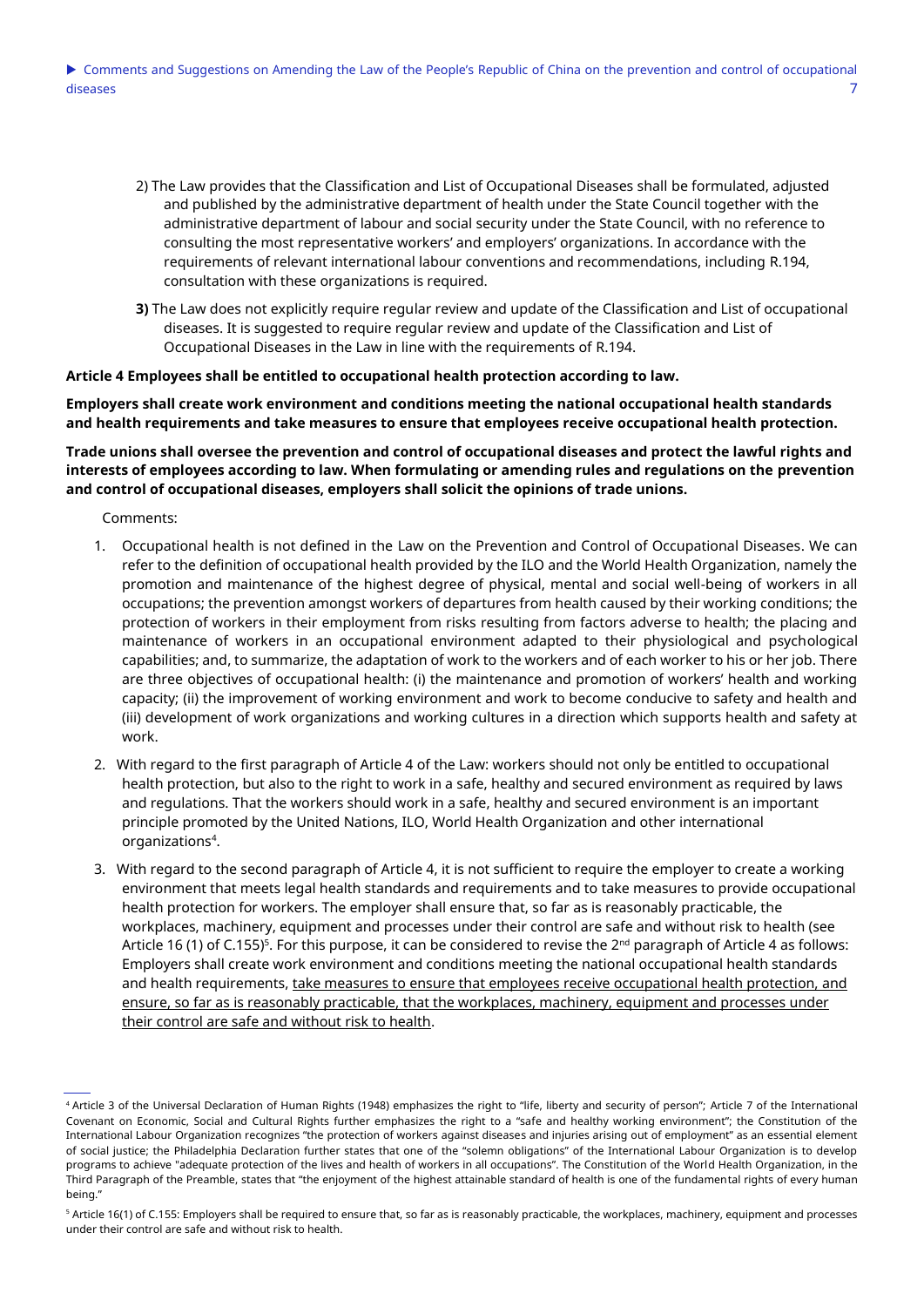**Article 9 The state shall apply an occupational health supervision system.**

**The health administrative department, and labor and social security administrative department of the State Council shall, according to the functions prescribed by this Law and the State Council, supervise and administer the prevention and control of occupational diseases across the country. Other relevant departments of the State Council shall, within their respective functions, supervise and administer the prevention and control of occupational diseases.**

**The health administrative departments, and labor and social security administrative departments of the local people's governments at and above the county level shall, according to their respective functions, supervise and administer the prevention and control of occupational diseases within their respective administrative regions. Other relevant departments of the local people's governments at and above the county level shall supervise and administer the prevention and control of occupational diseases within their respective functions.**

**The health administrative departments, and labor and social security administrative departments of the people's governments at and above the county level (hereinafter together referred to as the "departments of occupational health supervision and administration") shall strengthen communication and cooperate closely with each other and, according to their respective functions, legally exercise powers and assume responsibilities.** 

Comments:

- 1. It is suggested to clarify the functions, responsibilities and obligations of competent government departments, workers and employers and other relevant departments in the Law on Prevention and Control of Occupational Diseases in line with the requirements of Article 6 of C.155.
- 2. It is suggested to consider further clarifying the functions and responsibilities of workers' and employers' organizations in relation to occupational safety and health and the working environment, particularly at the national level. The ILO emphasizes that national policies on occupational safety and health should be formulated, implemented and regularly reviewed, and that the competent government departments should consult with the most representative workers' and employers' organizations in the process of formulating these policies to ensure that they have the opportunity to participate in the development and revision of laws and policies for the prevention, control and elimination of occupational hazards and the prevention and control of occupational diseases (See Articles 4 (1) $6$  and Article 8<sup>7</sup> of C.155).

**Article 10 The State Council and the local people's governments at and above the county level shall prepare plans on the prevention and control of occupational diseases, which shall be included in the national economic and social development plan, and organize the implementation of such plans.**

**The local people's governments at and above the county level shall uniformly lead, organize, and coordinate work on the prevention and control of occupational diseases within their respective administrative regions, establish effective working systems and mechanisms for the prevention and control of occupational diseases, and uniformly lead and direct work in response to occupational health emergencies; and enhance their capabilities of preventing and controlling occupational diseases and related service systems and improve and implement the responsibility system for the prevention and control of occupational diseases.**

**The people's governments of townships, ethnic townships, and towns shall, in accordance with this Law, support the departments of occupational health supervision and administration in performing their statutory functions.**

Comments: when formulating the occupational disease prevention and control plan, the national and local governments need to consult the most representative workers' and employers' organizations. Reference can be made to Article 2 ( $2$ )<sup>8</sup>

<sup>&</sup>lt;sup>6</sup> Article 4(1) of C.155: Each Member shall, in the light of national conditions and practice, and in consultation with the most representative organisations of employers and workers, formulate, implement and periodically review a coherent national policy on occupational safety, occupational health and the working environment.

<sup>&</sup>lt;sup>7</sup> Article 8 of C.155: Each Member shall, by laws or regulations or any other method consistent with national conditions and practice and in consultation with the representative organisations of employers and workers concerned, take such steps as may be necessary to give effect to Article 4 of this Convention.

<sup>&</sup>lt;sup>8</sup> Article 2(2) of Promotional Framework for Occupational Safety and Health Convention, 2006 (No. 187): Each Member shall take active steps towards achieving progressively a safe and healthy working environment through a national system and national programmes on occupational safety and health by taking into account the principles set out in instruments of the International Labour Organization (ILO) relevant to the promotional framework for occupational safety and health.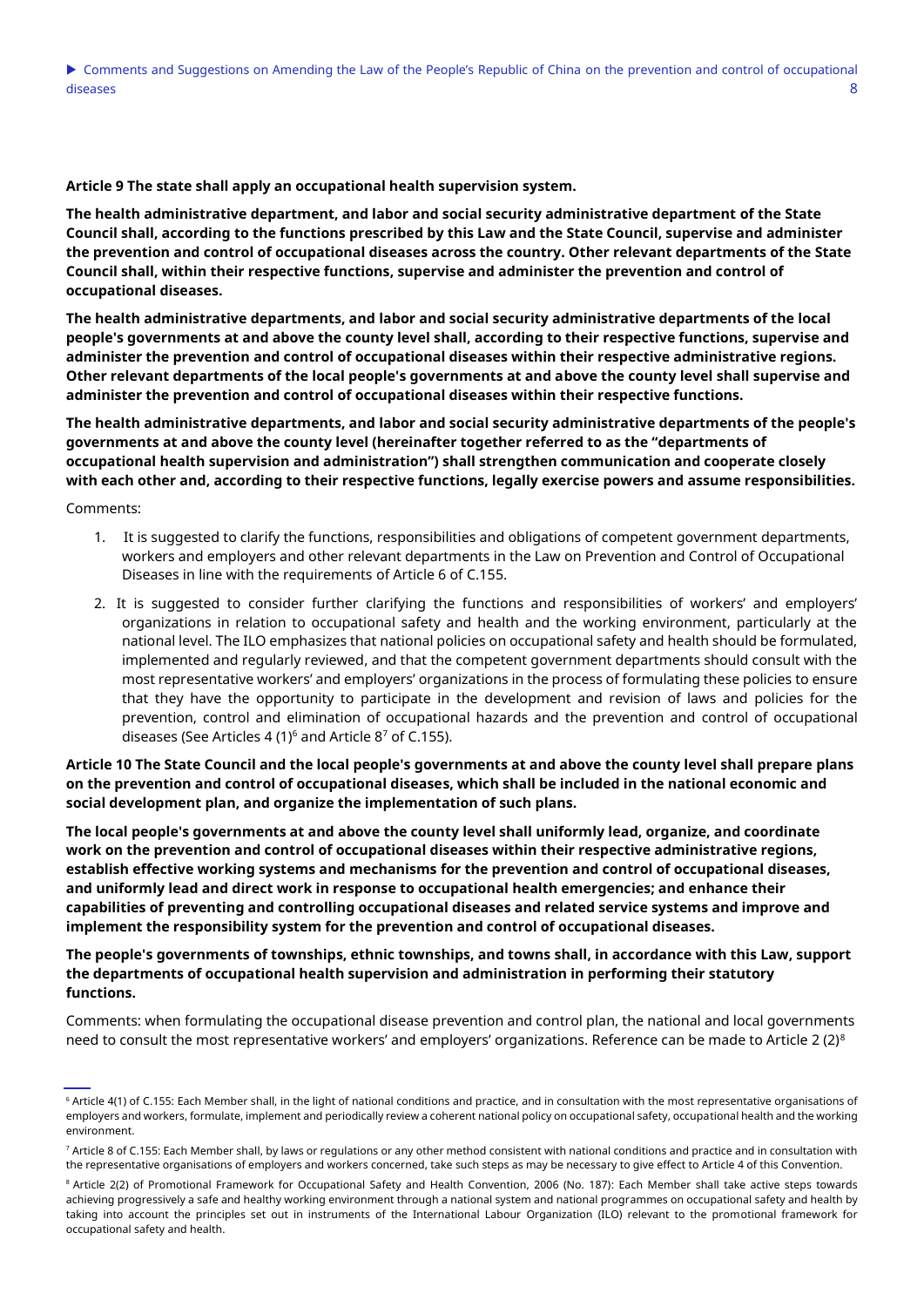and Article 5 (1) <sup>9</sup>of Promotional Framework for Occupational Safety and Health Convention, 2006 (No. 187)(not ratified by China).

**Article 12 The national occupational health standards on the prevention and control of occupational diseases shall be formulated and published by the health administrative department of the State Council.**

**The health administrative department of the State Council shall organize monitoring and special investigations on major occupational diseases and assessments on occupational health risks to provide a scientific basis for formulating occupational health standards and policies for the prevention and control of occupational diseases.**

**The health administrative departments of the local people's governments at and above the county level shall collect statistics and conduct survey and analysis on the prevention and control of occupational diseases within their respective administrative regions on a regular basis.**

Comments: Article 11 (c) of Convention No. 155 requires all countries to establish and apply procedures for the notification of occupational accidents and diseases, by employers and insurance institutions and others directly concerned, and the production of annual statistics on occupational accidents and diseases $^{\rm 10}$ .

#### **Chapter II Early Prevention**

**Article 15 The formation of an employer with occupational disease hazards shall meet the requirements of laws and administrative regulations, and the employer's work sites shall also meet the following occupational health requirements:**

**(1) The intensity or density of occupational disease hazard factors meets the national occupational health standards;**

**(2) There are facilities suitable for protection from occupational disease hazards;**

**(3) The production layout is reasonable and conforms to the principle of separating harmful operations from harmless operations;**

**(4) There are accessory health facilities, such as changing rooms, bathrooms, and lounges for pregnant women;**

**(5) Equipment, tools, appliances, and other facilities shall meet the requirements for protecting the physical and mental health of employees; and**

# **(6) Other requirements of laws, administrative regulations, and the health administrative department of the State Council for protecting the health of employees.**

- 1. The expression of "employer with occupational hazards" in the first paragraph of Article 15 could be misinterpreted as the application of the Article is only limited to undertakings with workplace hazards that have been included in the Catalogue of Occupational Hazards or those that have been included in the List of Undertakings with Occupational Hazards, while the actual scope of application should cover all employers and all workplaces.
- 2. With regard to Article 15 (1): since occupational health standards have limitations and are usually updated with some time lapse, it is a common practice to emphasize in policies and regulations that employers have the responsibility to provide and ensure healthy and safe working process, environment and conditions. This means that employers have not only the responsibility to ensure the level or concentration of occupational hazards in industrial premises compliant with the national occupational health standards, but also the obligation to identify, evaluate and control all hazardous factors that put the health and safety of workers at risk (not limited to the

<sup>9</sup> Article 5(1) of Promotional Framework for Occupational Safety and Health Convention, 2006 (No. 187): Each Member shall formulate, implement, monitor, evaluate and periodically review a national programme on occupational safety and health in consultation with the most representative organizations of employers and workers.

<sup>&</sup>lt;sup>10</sup> Article 11(c) of C.155: the establishment and application of procedures for the notification of occupational accidents and diseases, by employers and, when appropriate, insurance institutions and others directly concerned, and the production of annual statistics on occupational accidents and diseases.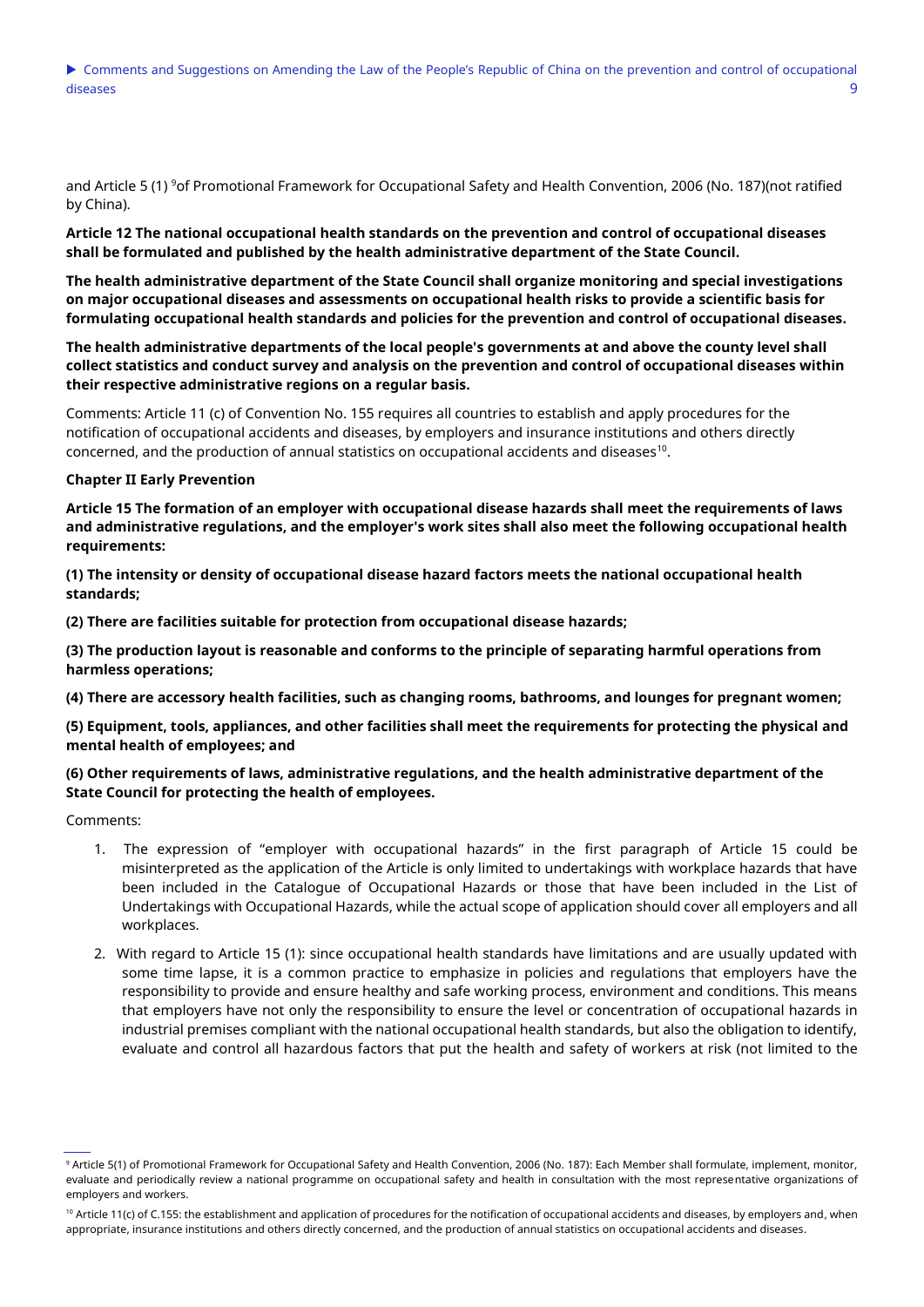hazardous factors mentioned in the occupational health standards). Reference can be made to Article 16 of  $C.155<sup>11</sup>$ .

- 3. With regard to Article 15 (2), generally speaking, it is difficult for the administrative department of health to include all known occupational hazard factors in the Classification and List of Occupational Hazard, and there is a time lapse in the update and review of the List. Therefore, employers should be responsible not only for the occupational hazard factors included in the List published by the administrative department of health, but also for the existing or emerging occupational hazards that have not been included in the List. Only doing so can employers fully assume their responsibilities in ensuring safety and health at the workplace.
- 4. With regard to Article 15 (5), reference can be made to the requirements of Article 5 of C.155<sup>12</sup>, that is, the relationships between the material elements of work (workplaces, working environment, tools, machinery and equipment, chemical, physical and biological substances and agents, work processes) and the persons who carry out or supervise the work, and adaptation of machinery, equipment, working time, organisation of work and work processes to the physical and mental capacities of the workers. It is suggested that Article 15 (5) be amended as follows: working time, organisation of work and work processes and equipment, tools, appliances and other facilities shall meet the requirements of protecting the physical and mental health of workers.
- 5. If there are external employees affiliated with the subcontractor in the same workplace, the employers concerned need to strengthen communication and cooperation. According to Article 17 of C.155<sup>13</sup>, it is suggested to consider, where appropriate, making provisions on situations where two or more enterprises conduct activities in the same workplace at the same time by requiring such enterprises to collaborate with each other to ensure the implementation of the Law on Prevention and Control of Occupational Diseases and other relevant laws and regulations.

**Article 16 The state shall establish a declaration system for projects with occupational disease hazards.**

**Where an employer's work site has any occupational disease hazard factors as listed in the catalogue of occupational diseases, the employer shall truthfully declare the hazardous project to the local health administrative department in a timely manner and accept supervision.**

**A catalogue of categorized occupational disease hazard factors shall be formulated, adjusted, and published by the health administrative department of the State Council. The specific measures for declaration of projects with occupational disease hazards shall be formulated by the work safety administrative department of the State Council.** 

<sup>11</sup> Article 16 of C.155:

<sup>1.</sup> Employers shall be required to ensure that, so far as is reasonably practicable, the workplaces, machinery, equipment and processes under their control are safe and without risk to health.

<sup>2.</sup> Employers shall be required to ensure that, so far as is reasonably practicable, the chemical, physical and biological substances and agents under their control are without risk to health when the appropriate measures of protection are taken.

<sup>3.</sup> Employers shall be required to provide, where necessary, adequate protective clothing and protective equipment to prevent, so far as is reasonably practicable, risk of accidents or of adverse effects on health.

<sup>12</sup> Article 5 of C.155: The policy referred to in Article 4 of this Convention shall take account of the following main spheres of action in so far as they affect occupational safety and health and the working environment:

<sup>(</sup>a) design, testing, choice, substitution, installation, arrangement, use and maintenance of the material elements of work (workplaces, working environment, tools, machinery and equipment, chemical, physical and biological substances and agents, work processes);

<sup>(</sup>b) relationships between the material elements of work and the persons who carry out or supervise the work, and adaptation of machinery, equipment, working time, organisation of work and work processes to the physical and mental capacities of the workers;

<sup>(</sup>c) training, including necessary further training, qualifications and motivations of persons involved, in one capacity or another, in the achievement of adequate levels of safety and health;

<sup>(</sup>d) communication and co-operation at the levels of the working group and the undertaking and at all other appropriate levels up to and including the national level;

<sup>(</sup>e) the protection of workers and their representatives from disciplinary measures as a result of actions properly taken by them in conformity with the policy referred to in Article 4 of this Convention.

<sup>&</sup>lt;sup>13</sup> Article 17 of C.155: Whenever two or more undertakings engage in activities simultaneously at one workplace, they shall collaborate in applying the requirements of this Convention.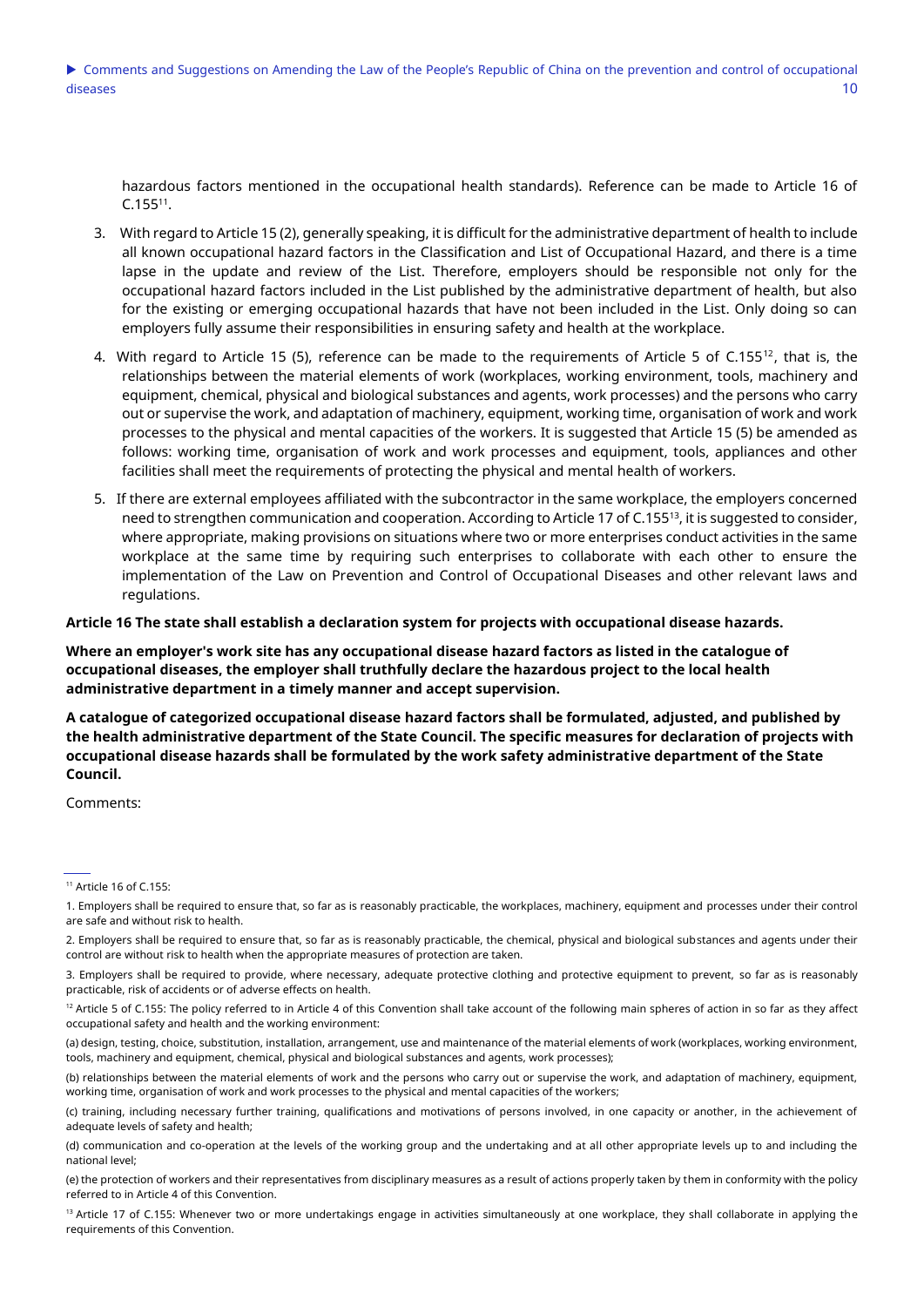With regard to the second paragraph of Article 16, it is suggested that the following contents should be added in the process of amending the Law on Prevention and Control of Occupational Diseases as appropriate: if the employer finds that workers are exposed at work to hazards that cause diseases and endanger the health of workers but have not yet been included in the Catalogue of Occupational Hazards, the employer should also promptly and truthfully report the hazards to the relevant local health authorities.

# **Article 19 The state shall apply special administration to radioactive, highly toxic, and high-risk dust operations. The specific administrative measures shall be formulated by the State Council.**

#### Comments:

It is suggested to replace the word "dust" with "substance". High-risk and highly toxic factors include not only dust but also smoke, gas, etc.

According to Article 11 (b) of C.155<sup>14</sup> and Article 5 of C.170<sup>15</sup>, the determination of work processes and of substances and agents the exposure to which is to be prohibited and limited should be subject to authorisation or control by the competent authority or authorities; health hazards due to the simultaneous exposure to several substances or agents shall be taken into consideration. It is suggested to define the above responsibilities of the health administrative departments at national level in the Law on Prevention and Control of Occupational Diseases.

#### **Chapter III Protection and Management during Employment**

**Article 20 An employer shall take the following management measures for the prevention and control of occupational diseases:**

**(1) forming or designating an occupational health management body or organization and having fulltime or parttime occupational health management personnel to be responsible for the employer's prevention and control of occupational diseases;**

**(2) preparing plans and implementation schemes for the prevention and control of occupational diseases;**

**(3) establishing and improving occupational health management rules and operating procedures;**

**(4) establishing and improving occupational health archives and employee health surveillance archives;**

# **(5) establishing and improving the rules for monitoring and evaluating occupational disease hazard factors at work sites; and**

## **(6) establishing and improving the emergency response plans for occupational disease hazard accidents.**

- 1. Regarding Article 20 (1): it is necessary to change "forming or designating an occupational health management body or organization" to "forming or designating an occupational health management and service body or organization".
- 2. It is suggested to add the following principle under Article 20: improving working conditions and environment to make them more suitable for workers, including adaptation of machinery, equipment, working time, organisation of work and work processes to the physical and mental capacities of the workers. Reference can be made Article 5 (b) of C.155) 16 .

<sup>&</sup>lt;sup>14</sup> Article 11 (b) of C.155: the determination of work processes and of substances and agents the exposure to which is to be prohibited, limited or made subject to authorisation or control by the competent authority or authorities; health hazards due to the simultaneous exposure to several substances or agents shall be taken into consideration.

<sup>&</sup>lt;sup>15</sup> Article 5 of C.170: The competent authority shall have the power, if justified on safety and health grounds, to prohibit or restrict the use of certain hazardous chemicals, or to require advance notification and authorisation before such chemicals are used.

<sup>&</sup>lt;sup>16</sup> Article 5 (b) of C.155: The policy referred to in Article 4 of this Convention shall take account of the following main spheres of action in so far as they affect occupational safety and health and the working environment:

<sup>(</sup>a) design, testing, choice, substitution, installation, arrangement, use and maintenance of the material elements of work (workplaces, working environment, tools, machinery and equipment, chemical, physical and biological substances and agents, work processes);

<sup>(</sup>b) relationships between the material elements of work and the persons who carry out or supervise the work, and adaptation of machinery, equipment, working time, organisation of work and work processes to the physical and mental capacities of the workers;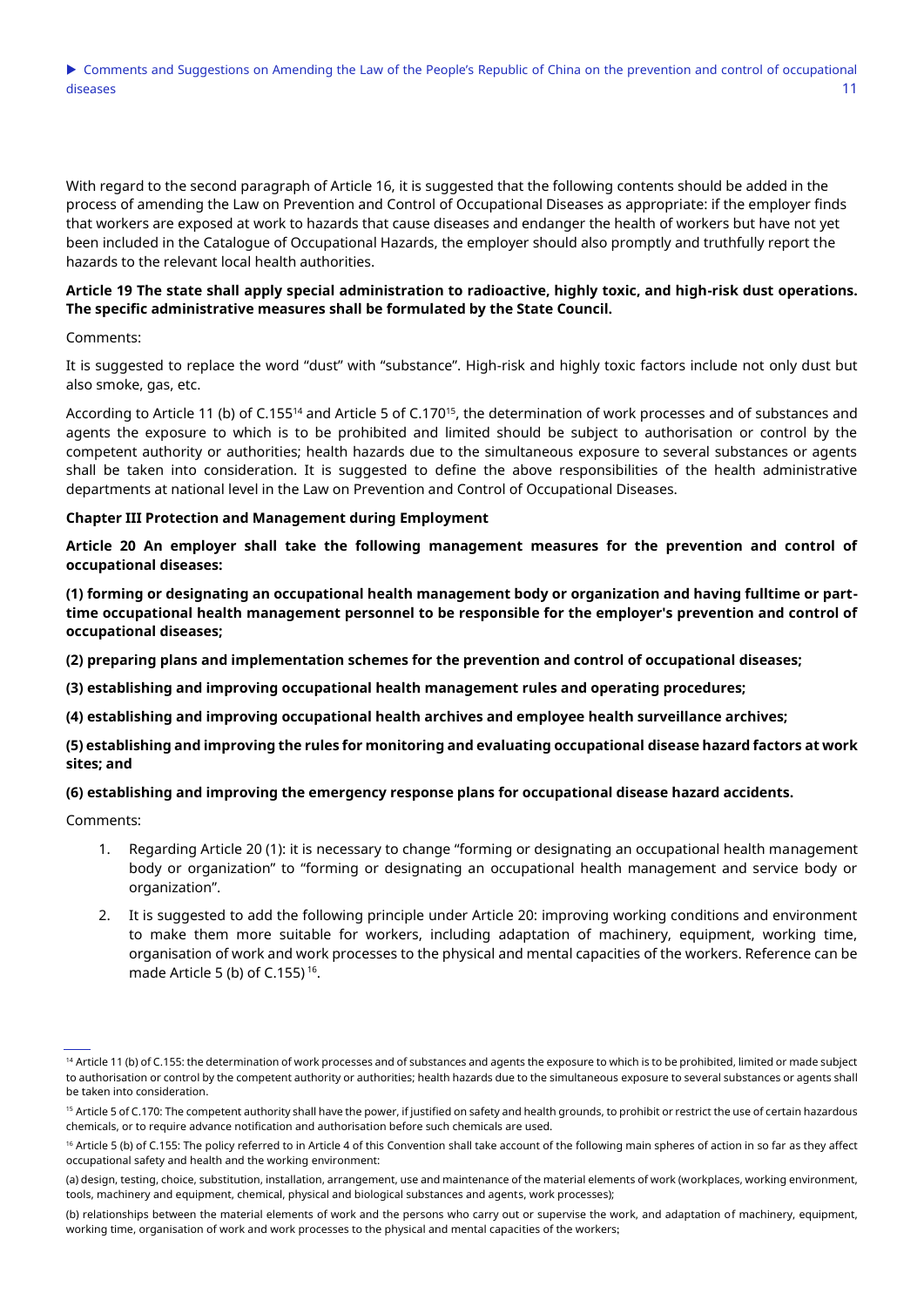**Article 22 Employers must adopt effective protective facilities against occupational diseases and provide employees with occupational disease protection items for personal use.**

**The occupational disease protection items for personal use provided by an employer to its employees must meet the requirements for the prevention and control of occupational diseases; and those failing to meet such requirements shall not be used.**

Comments:

When taking preventive and protective measures, the employer should assess and deal with the risks according to the following hierarchy of prevention measures: i) eliminate the risk; ii) control the risk at source; iii) minimize the risk by means that include the design of safe work systems; and iv) in so far as the risk remains, provide for the use of personal protective equipment. Reference can be made to Article 13(1) of C.170<sup>17</sup> and Article 6 of Safety and Health in Mines Convention, 1995 (No. 176)<sup>18</sup> (not ratified by China).

In other words, the hierarchy of prevention measures to be taken by the employer is to eliminate the risk, control the risk at source, minimize the risk through technical and management means, and use personal protective equipment when the risk cannot be reduced to an acceptable level after the implementation of these preventive or control measures. When this is necessary, the employer shall provide, without any cost to the worker, adequate personal protective clothing and equipment. Reference can be made to Article 21 of C.155 (quoted above in paragraph 10 of the Overall Comments and Suggestions section), as well as Paragraph 10 (e) of Occupational Safety and Health Recommendation, 1981 (No. 164) (hereinafter referred to as  $R164$ )<sup>19</sup>.

**Article 23 Employers shall adopt preferably new technologies, new processes, new equipment, and new materials, which facilitate the prevention and control of occupational diseases and the protection of health of employees and gradually replace technologies, processes, equipment, and materials causing serious occupational disease hazards.**

Comments: the employers will have much room for flexibility in the actual implementation of "adopt preferably and gradually replace", while the law enforcement departments will find it difficult to impose penalties in such situation.

**Article 26 Employers shall designate special persons responsible for the daily monitoring of occupational disease hazard factors and ensure the normal operation of the monitoring system.**

**An employer shall, according to the provisions of the health department of the State Council, conduct regular tests and evaluations of the occupational disease hazard factors at its work sites. The results of such tests and** 

(a) eliminate the risk;

(b) control the risk at source;

<sup>(</sup>c) training, including necessary further training, qualifications and motivations of persons involved, in one capacity or another, in the achievement of adequate levels of safety and health;

<sup>(</sup>d) communication and co-operation at the levels of the working group and the undertaking and at all other appropriate levels up to and including the national level;

<sup>(</sup>e) the protection of workers and their representatives from disciplinary measures as a result of actions properly taken by them in conformity with the policy referred to in Article 4 of this Convention.

<sup>&</sup>lt;sup>17</sup> Article 13(1) of C.170: Employers shall make an assessment of the risks arising from the use of chemicals at work, and shall protect workers against such risks by appropriate means, such as:

<sup>(</sup>a) the choice of chemicals that eliminate or minimise the risk;

<sup>(</sup>b) the choice of technology that eliminates or minimises the risk;

<sup>(</sup>c) the use of adequate engineering control measures;

<sup>(</sup>d) the adoption of working systems and practices that eliminate or minimise the risk;

<sup>(</sup>e) the adoption of adequate occupational hygiene measures;

<sup>(</sup>f) where recourse to the above measures does not suffice, the provision and proper maintenance of personal protective equipment and clothing at no cost to the worker, and the implementation of measures to ensure their use.

<sup>&</sup>lt;sup>18</sup> Article 6 of Safety and Health in Mines Convention, 1995 (No. 176): In taking preventive and protective measures under this Part of the Convention the employer shall assess the risk and deal with it in the following order of priority:

<sup>(</sup>c) minimize the risk by means that include the design of safe work systems; and

<sup>(</sup>d) in so far as the risk remains, provide for the use of personal protective equipment, having regard to what is reasonable, practicable and feasible, and to good practice and the exercise of due diligence.

<sup>&</sup>lt;sup>19</sup> Paragraph 10 (e) of R164: to provide, without any cost to the worker, adequate personal protective clothing and equipment which are reasonably necessary when hazards cannot be otherwise prevented or controlled.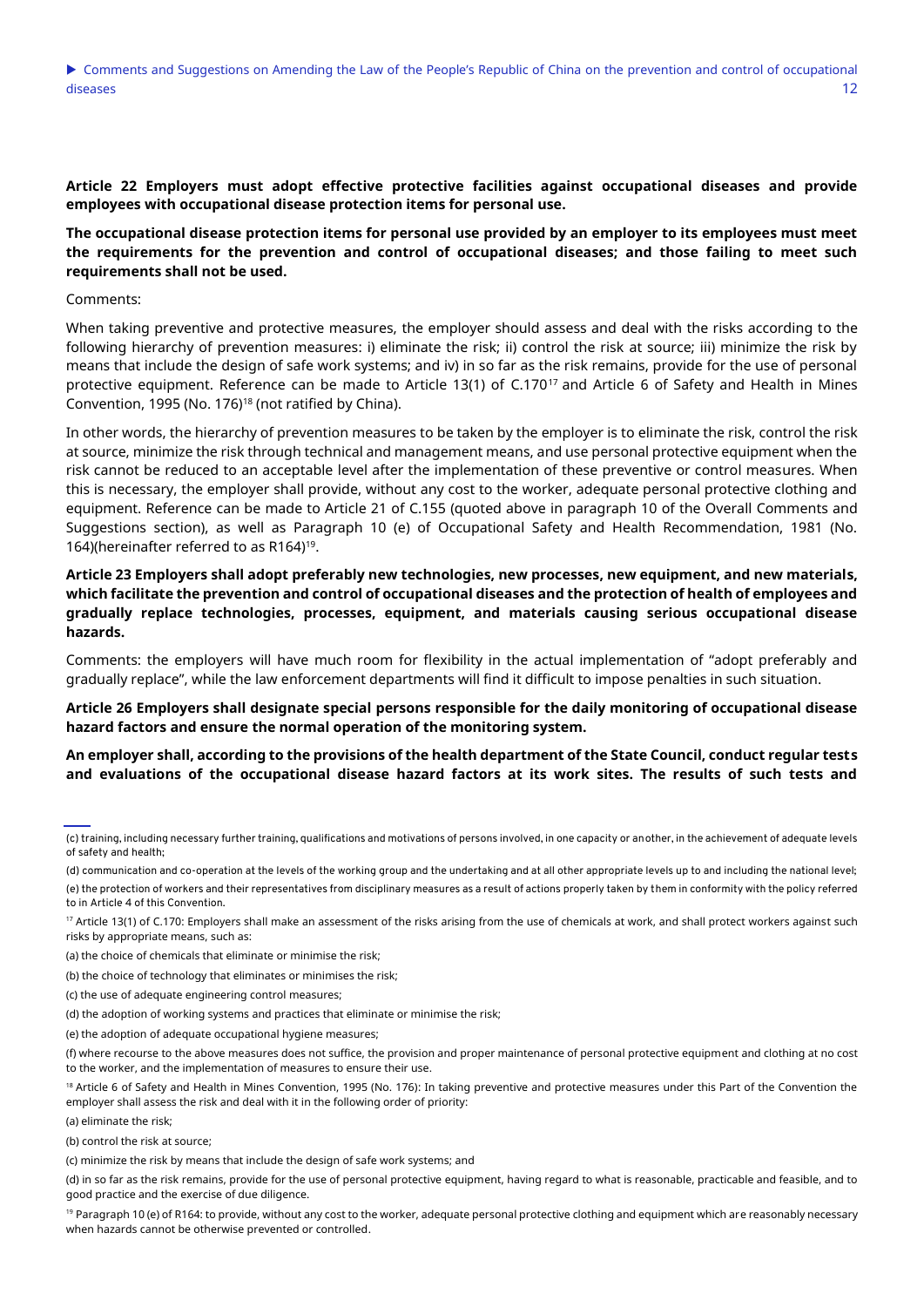**evaluations shall be entered into the occupational health archives of the employer and, on a regular basis, be reported to the local health administrative department and disclosed to its employees.**

**The tests and evaluations of occupational disease hazard factors shall be conducted by the legally established occupational health technical service institutions accredited by the health administrative department of the State Council or the work health department of the local people's government at or above level of a districted city according to its functions. The occupational health technical service institutions shall provide objective and authentic tests and evaluations.**

**When discovering that the occupational disease hazard factors at a work site fail to meet the national occupational health standards and health requirements, an employer shall take corresponding control measures immediately, and if the national occupational health standards and health requirements are still not met, the employer must discontinue operations with occupational disease hazard factors; and such operations may be resumed only after the occupational disease hazard factors have met the national occupational health standards and health requirements after control measures are taken.**

Comment: many employers do not have the technical means and professional ability to conduct daily monitoring of occupational hazards, so they often need to rely on professional services to perform the function of monitoring occupational hazards and other occupational health services. When entrusting professional bodies to carry out occupational health surveillance, according to Article 14 of C.161<sup>20</sup>, the employer should inform occupational health services any known or suspected factors in the working environment which may affect the workers' health (including workers' illness and absence from work for health reasons), so that occupational health service bodies can take all the possible health hazards in the workplace into consideration when assessing whether these hazards are related to the health condition of workers.

# **Article 27 Occupational health technical service institutions shall legally conduct tests and evaluations of occupational disease hazard factors and accept supervision and inspection by the health administrative departments. Health administrative departments shall legally perform their duties of supervision.**

Comment: there is no specific regulation in the Law on Prevention and Control of occupational Diseases on the functions and roles of occupational health service bodies in performing the functions of occupational disease prevention and control and occupational health services. It is suggested to strengthen this aspect in the Law. Reference can be made to Article 5 of C.161<sup>21</sup> on the functions of occupational health service bodies and to Article 6-8 of C 161<sup>22</sup> on the organization of occupational health service bodies.

Article 6:

(a) by laws or regulations; or

<sup>20</sup> Article 14 of C.161: Occupational health services shall be informed by the employer and workers of any known factors and any suspected factors in the working environment which may affect the workers' health.

<sup>&</sup>lt;sup>21</sup> Article 5 of C.161: Without prejudice to the responsibility of each employer for the health and safety of the workers in his employment, and with due regard to the necessity for the workers to participate in matters of occupational health and safety, occupational health services shall have such of the following functions as are adequate and appropriate to the occupational risks of the undertaking:

<sup>(</sup>a) identification and assessment of the risks from health hazards in the workplace;

<sup>(</sup>b) surveillance of the factors in the working environment and working practices which may affect workers' health, including sanitary installations, canteens and housing where these facilities are provided by the employer;

<sup>(</sup>c) advice on planning and organisation of work, including the design of workplaces, on the choice, maintenance and condition of machinery and other equipment and on substances used in work;

<sup>(</sup>d) participation in the development of programmes for the improvement of working practices as well as testing and evaluation of health aspects of new equipment;

<sup>(</sup>e) advice on occupational health, safety and hygiene and on ergonomics and individual and collective protective equipment;

<sup>(</sup>f) surveillance of workers' health in relation to work;

<sup>(</sup>g) promoting the adaptation of work to the worker;

<sup>(</sup>h) contribution to measures of vocational rehabilitation;

<sup>(</sup>i) collaboration in providing information, training and education in the fields of occupational health and hygiene and ergonomics;

<sup>(</sup>j) organising of first aid and emergency treatment;

<sup>(</sup>k) participation in analysis of occupational accidents and occupational diseases.

<sup>22</sup> Article 6-8 of C 161:

Provision shall be made for the establishment of occupational health services-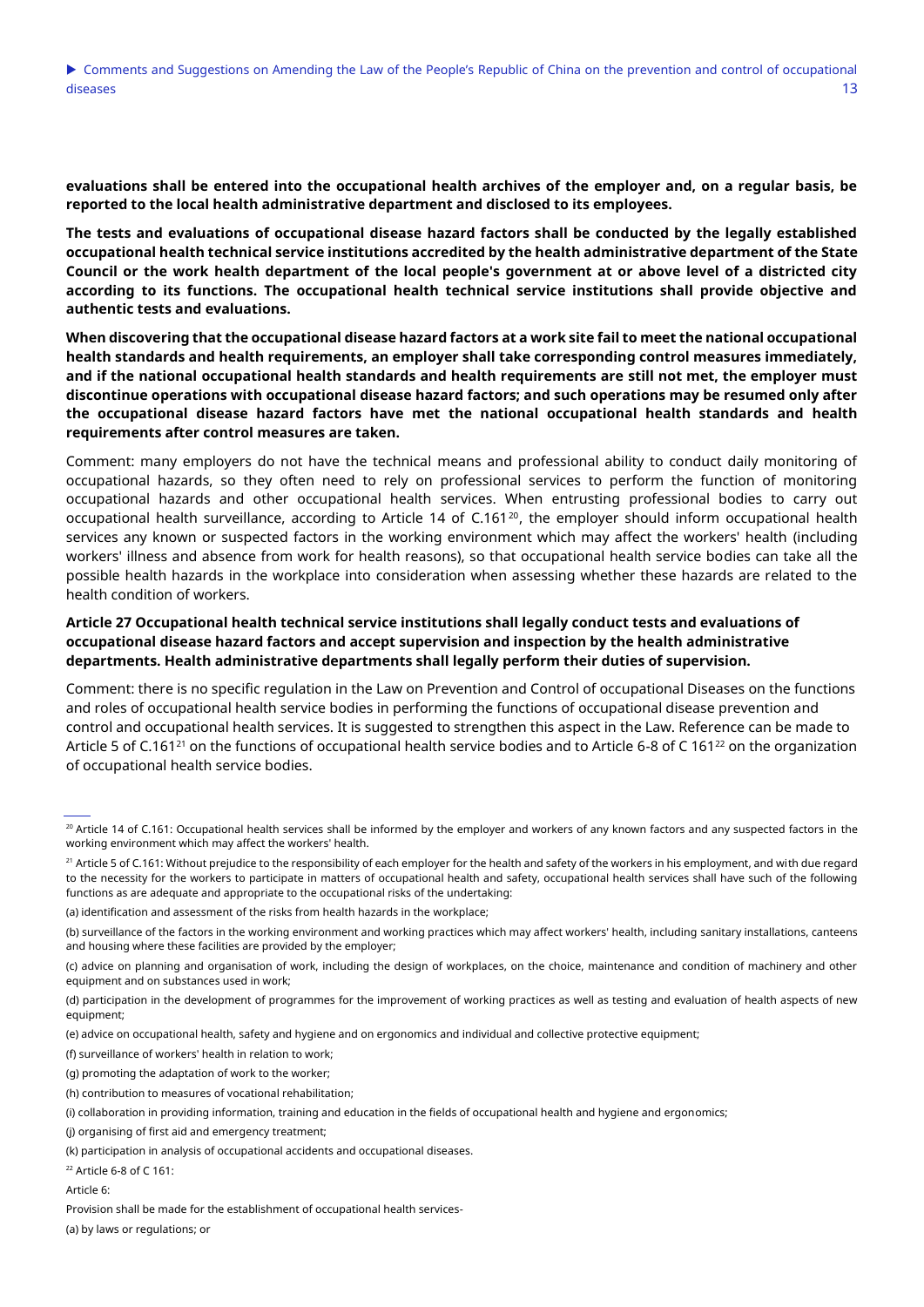**Article 35 For employees conducting operations with exposure to occupational disease hazards, an employer shall organize pre-job, on-the-job, and off-the-job occupational health examination of employees according to the provisions of the health administrative department and health administrative department of the State Council and inform in writing employees of the examination results. The expenses for the occupational health examination shall be assumed by the employer.**

**Employers shall not assign employees who have not undergone the pre-job occupational health examination to operations with exposure to occupational disease hazards; shall not assign employees with occupational contraindications to operations causing such contraindications; shall transfer employees who are found during occupational health examination to have suffered health injuries related to their jobs from such jobs and settle such employees appropriately; and shall not rescind or terminate labour contacts with employees who have not undergone the off-the-job occupational health examination.**

**The occupational health examination shall be conducted by medical health institutions that have acquired the Practicing License for a Medical Institution. The health administrative departments of the people's governments shall strengthen regulation and management of occupational health inspection. The management methods shall be developed by the health administrative department of the State Council.**

Comments:

- 1. The surveillance of workers' health in relation to work, such as physical examination, should take place as far as possible during working hours. Reference can made to Article 12 of C.161 $^{23}$ .
- 2. With regard to the second paragraph of Article 35, it is suggested to consider adding the following contents, as appropriate: the employer should not assign workers without proper training and adequate protective measures (including appropriate personal protective equipment) to tasks that involve exposure to occupational hazards.

**Article 36 Employers shall establish occupational health surveillance archives for employees and appropriately maintain the archives for a prescribed period.**

**The occupational health surveillance archives shall include the occupational history, history of exposures to occupational disease hazards, occupational health examination results, diagnosis and treatment of occupational diseases, and other relevant personal health information on employees.**

**Employees leaving an employer shall be entitled to request a copy of their own occupational health surveillance files, and the employer shall provide a true copy of such files free of charge and sign and seal the copy provided.**

Comments:

1. It is suggested to add the content of protecting workers' privacy in Article 36, with reference to the following principles of Occupational Health Services Recommendation, 1985 (No. 171):

(a) the undertakings or groups of undertakings concerned;

 $^{23}$  Article 12 of C.161: The surveillance of workers' health in relation to work shall involve no loss of earnings for them, shall be free of charge and shall take place as far as possible during working hours.

<sup>(</sup>b) by collective agreements or as otherwise agreed upon by the employers and workers concerned; or

<sup>(</sup>c) in any other manner approved by the competent authority after consultation with the representative organisations of employers and workers concerned. Article 7

<sup>1.</sup> Occupational health services may be organised as a service for a single undertaking or as a service common to a number of undertakings, as appropriate.

<sup>2.</sup> In accordance with national conditions and practice, occupational health services may be organised by-

<sup>(</sup>b) public authorities or official services;

<sup>(</sup>c) social security institutions;

<sup>(</sup>d) any other bodies authorised by the competent authority;

<sup>(</sup>e) a combination of any of the above.

Article 8

The employer, the workers and their representatives, where they exist, shall cooperate and participate in the implementation of the organisational and other measures relating to occupational health services on an equitable basis.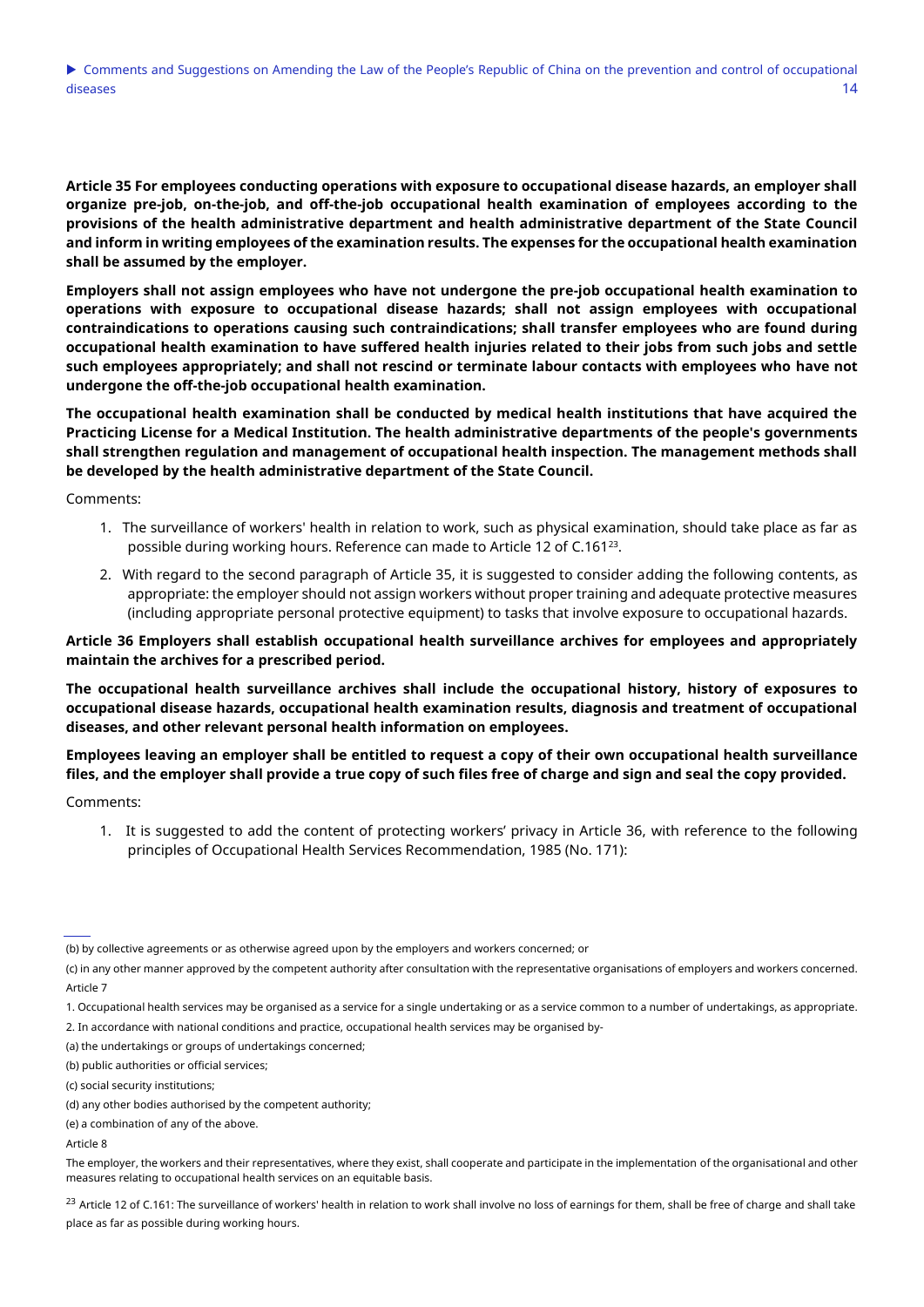- 1) Provisions should be adopted to protect the privacy of the workers and to ensure that health surveillance is not used for discriminatory purposes or in any other manner prejudicial to their interests;
- 2) Files containing personal medical confidential information should only be accessible to medical personnel;
- 3) Personal data relating to health assessments may be communicated to others only with the informed consent of the worker concerned.
- 2. Occupational health surveillance files, such as those on physical examination information, contain medical information and should be protected by medical confidentiality laws. It is a common international practice for occupational health technical services to keep medical information such as health examination of workers. If the employer does not have its own independent occupational health service body, it has the obligation to arrange and entrust external occupational health service bodies to establish and properly keep the occupational health surveillance files of workers. The following amendments may be considered as appropriate: "when a worker leaves the employer, he or she has the right to ask for a copy of his or her own occupational health surveillance file, and the employer or the occupational health service body that keeps the file on behalf of the employer shall provide it truthfully and free of charge with seal on the copy provided".

**Article 40 The trade union of an employer shall oversee and assist the employer in providing publicity, education and training regarding occupational health, be entitled to offer opinions and suggestions on the employer's prevention and control of occupational diseases, legally conclude a special collective contract on labor safety and health with the employer on behalf of employees, consult with the employer over issues raised by employees concerning the prevention and control of occupational diseases, and promote the resolution of such issues.**

**The trade union of an employer shall be entitled to require correction of the employer's conduct which violates laws and regulations on the prevention and control of occupational diseases and infringes upon the lawful rights and interests of employees; be entitled to require the employer to take protective measures or offer suggestions to the relevant government departments regarding the adoption of compulsory measures, when any serious occupational disease hazard arises; be entitled to participate in accident investigation and disposition, when any occupational disease hazard accident occurs; and be entitled to offer suggestions to the employer regarding evacuation of employees from a dangerous site when discovering any circumstances which endanger the life or health of employees, and the employer shall handle such suggestions immediately.**

- 1. According to Article 5 (e) of C.155 $^{24}$ , the State should formulate laws to protect workers and their representatives from disciplinary measures as a result of actions properly taken by them in conformity with national occupational safety and health policies. There is no explicit provision in the Law in this regard.
- 2. According to Article 51 of the Work Safety Law, employees have the right to refuse command against rules and regulations and that forces them to work at a risk; Article 52 of the Work Safety Law stipulates that employees shall have the right to stop operation or leave the workplace after taking possible emergency measures when they find an emergency that directly endangers their personal safety. According to Article 13 of C.155, "A worker who has removed himself from a work situation which he has reasonable justification to believe presents an imminent and serious danger to his life or health shall be protected from undue consequences in accordance with national conditions and practice". According to Article 19 (f) of C.155, "a worker reports forthwith to his immediate supervisor any situation which he has reasonable justification to believe presents an imminent and serious danger to his life or health; until the employer has taken remedial action, if necessary, the employer cannot require workers to return to a work situation where there is continuing imminent and serious danger to life or health". The Law on the Prevention and Control of Occupational Diseases does not clearly stipulate that workers have the right to stop work and leave the workplace when they find an emergency that directly endangers their personal safety, nor does it make it clear that employers shall not require workers to return to the working environment where there are still imminent and serious risks to life and health before taking necessary remedial measures.

<sup>&</sup>lt;sup>24</sup> Article 5 (e) of C.155: the protection of workers and their representatives from disciplinary measures as a result of actions properly taken by them in conformity with the policy referred to in Article 4 of this Convention.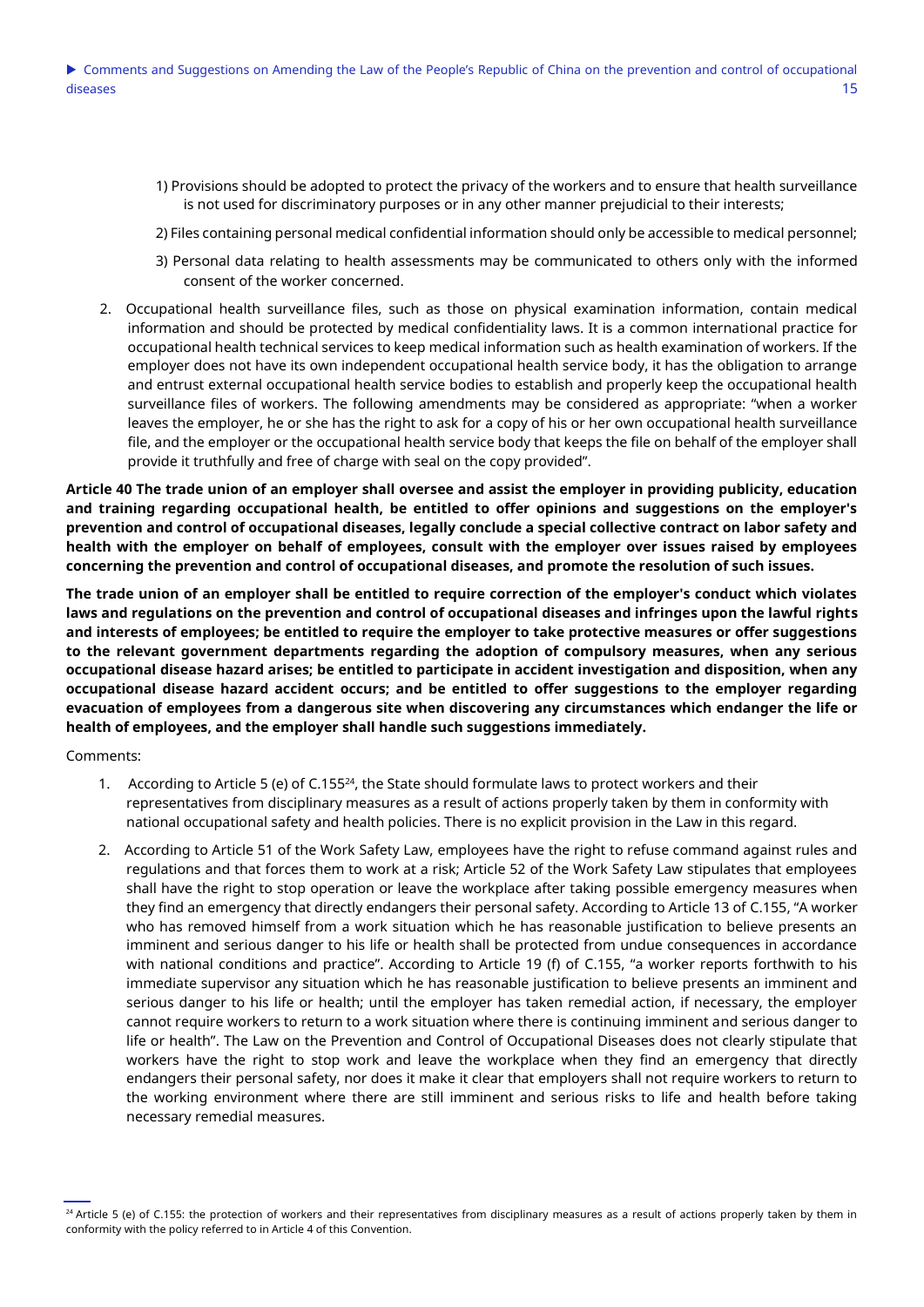- 3. According to Article 19(e) of C.155<sup>25</sup>, workers or their representatives shall be enabled to enquire into and are consulted by the employer on, all aspects of occupational safety and health associated with their work.
- 4. According to Article 20 of C.15526, cooperation between management and workers and their representatives within the undertaking shall be an essential element of occupational safety and health measures in the undertakings. Where appropriate, consideration may be given to encouraging enterprises to appoint workers' occupational safety and health delegates, workers' safety and health committees and/or joint workers' safety and health committees in which workers should have at least equal representation with employers' representatives. Reference can be made to Paragraph 12 (1) of R164<sup>27</sup>.

#### **Chapter IV Occupational Disease Diagnosis and Safeguards for Occupational Disease Patients**

**Article 47 An employer shall truthfully provide the occupational history and history of exposures to occupational disease hazard factors of employees, test results of occupational disease hazard factors at work sites, and other information necessary for occupational disease diagnosis or identification; the health administrative department shall oversee and urge the employer to provide the aforesaid information; and employees and relevant institutions shall also provide information related to occupational disease diagnosis or identification.**

**Where an occupational disease diagnosis or identification institution needs information on the occupational disease hazard factors at a work site, it may conduct an onsite investigation of the work site or request the health administrative department to do so, and the health administrative department shall organize an onsite investigation within 10 days. The employer shall not refuse or obstruct the onsite investigation.**

Comments: with regard to the information mentioned in the first paragraph of Article 47, if the employer fails to provide such information truthfully, he/she should bear the corresponding consequences. Reference can be made to Article 12 (c) and (d) of C.170  $^{28}$  and Paragraph 18 of Chemicals Recommendation, 1990 (No. 177) $^{29}$ .

(c) monitor and record the exposure of workers to hazardous chemicals when this is necessary to safeguard their safety and health or as may be prescribed by the competent authority;

(d) ensure that the records of the monitoring of the working environment and of the exposure of workers using hazardous chemicals are kept for a period prescribed by the competent authority and are accessible to the workers and their representatives.

<sup>29</sup> Paragraph 18 of Chemicals Recommendation, 1990 (No. 177):

(1) The employer, or the institution competent under national law and practice, should be required to arrange, through a method which accords with national law and practice, such medical surveillance of workers as is necessary:

(b) for the diagnosis of work-related diseases and injuries caused by exposure to hazardous chemicals.

(2) Where the results of medical tests or investigations reveal clinical or preclinical effects, measures should be taken to prevent or reduce exposure of the workers concerned, and to prevent further deterioration of their health.

(3) The results of medical examinations should be used to determine health status with respect to exposure to chemicals, and should not be used to discriminate against the worker.

(5) Workers should have access to their own medical records, either personally or through their own physicians.

(7) The results of medical examinations should be clearly explained to the workers concerned.

<sup>&</sup>lt;sup>25</sup> Article 19(e) of C.155: workers or their representatives and, as the case may be, their representative organisations in an undertaking, in accordance with national law and practice, are enabled to enquire into, and are consulted by the employer on, all aspects of occupational safety and health associated with their work; for this purpose technical advisers may, by mutual agreement, be brought in from outside the undertaking.

<sup>&</sup>lt;sup>26</sup> Article 20 of C.155: Co-operation between management and workers and/or their representatives within the undertaking shall be an essential element of organisational and other measures taken in pursuance of Articles 16 to 19 of this Convention.

<sup>&</sup>lt;sup>27</sup> Paragraph 12 (1) of R164: The measures taken to facilitate the co-operation referred to in Article 20 of the Convention should include, where appropriate and necessary, the appointment, in accordance with national practice, of workers' safety delegates, of workers' safety and health committees, and/or of joint safety and health committees; in joint safety and health committees workers should have at least equal representation with employers' representatives.  $28$  Article 12 (c) and (d) of C.170:

<sup>(</sup>a) for the assessment of the health of workers in relation to hazards caused by exposure to chemicals;

<sup>(4)</sup> Records resulting from medical surveillance of workers should be kept for a period of time and by persons prescribed by the competent authority.

<sup>(6)</sup> The confidentiality of individual medical records should be respected in accordance with generally accepted principles of medical ethics.

<sup>(8)</sup> Workers and their representatives should have access to the results of studies prepared from medical records, where individual workers cannot be identified.

<sup>(9)</sup> The results of medical records should be made available to prepare appropriate health statistics and epidemiological studies, provided anonymity is maintained, where this may aid in the recognition and control of occupational diseases.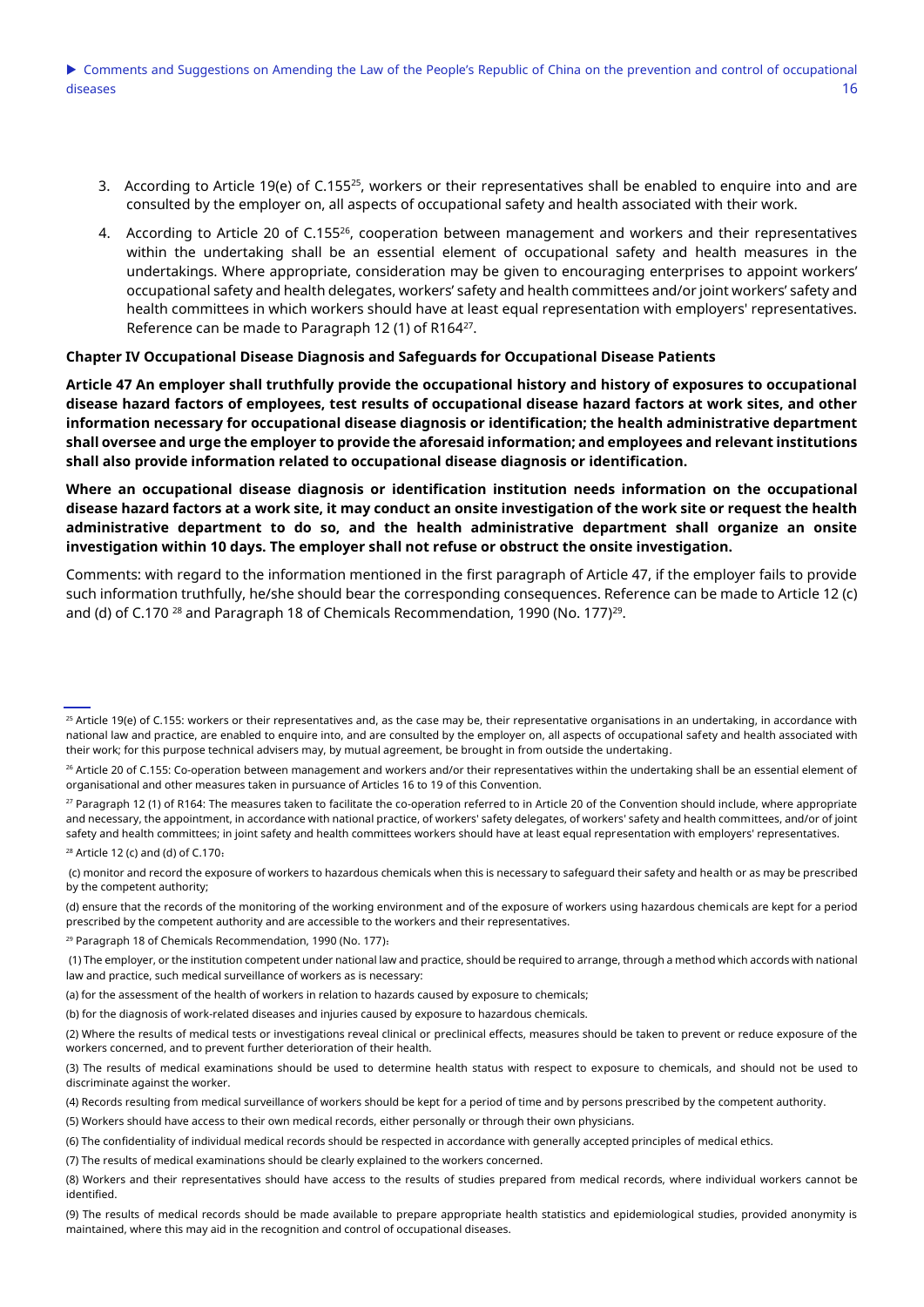# **Article 50 Employers and medical and health institutions shall report in a timely manner discovered occupational disease patients or patients suspected of occupational diseases to the local health administrative department. The departments receiving such reports shall make dispositions according to law.**

Comments:

- 1. Employers, occupational health service institutions and medical institutions should be encouraged to report to the competent government departments occupational injuries and diseases that have been proved or supported by evidence as caused by work activities but not yet included in the List of Occupational Diseases. Reference can be made to Article 11 (c) of C.155<sup>30</sup>.
- 2. After receiving the occupational disease diagnosis report, the employer should immediately formulate and implement the workplace preventive measures, and report the implementation and effects of the measures to the relevant administrative departments.

**Article 51 The health administrative departments of the local people's governments at and above the county level shall administer the statistical reports on occupational diseases within their respective administrative regions and report to the higher authorities according to the relevant provisions.**

Comments: the local government should regularly publish the statistical information on the incidence of occupational diseases. Reference can be made to Article 11(e) of C.155 $^{\rm 31}$ , as well as Article 6 of P.155 $^{\rm 32}$ .

**Article 56 Employers shall ensure that occupational diseases patients enjoy the occupational disease benefits prescribed by the state.**

**Employers shall, according to the relevant provisions of the state, arrange the diagnosis, rehabilitation, and regular examination of occupational diseases patients.**

**Employers shall transfer occupational disease patients who are no longer suitable for their original jobs from their jobs and settle them appropriately.**

**Employers shall provide appropriate job allowances to employees conducting operations with exposure to occupational disease hazards.**

Comments: the employer should not allowed to replace workplace occupational disease prevention and control measures with post allowances.

**Chapter V Supervision and Inspection**

**Article 65 The law enforcement personnel of occupational health supervision shall produce their law enforcement credentials when performing their duties.**

**The law enforcement personnel of occupational health supervision shall be devoted to their duties, be impartial in law enforcement, and strictly abide by law enforcement rules; and keep confidential the involved secrets of employers.**

Comments: in addition to keeping confidential the secrets of the employer, the occupational health inspectors should also treat as absolutely confidential the source of any complaint bringing to their notice a defect or breach of legal provisions by the employer. Reference can be made to Article 15 (c) of Labour Inspection Convention, 1947 (No. 81) (not ratified by China $)^{33}$ .

<sup>30</sup> Article 11 (c) of C.155: the establishment and application of procedures for the notification of occupational accidents and diseases, by employers and, when appropriate, insurance institutions and others directly concerned, and the production of annual statistics on occupational accidents and diseases.

<sup>31</sup> Article 11(e) of C.155: the publication, annually, of information on measures taken in pursuance of the policy referred to in Article 4 of this Convention and on occupational accidents, occupational diseases and other injuries to health which arise in the course of or in connection with work.

 $32$  Article 6 of P.155: Each Member which ratifies this Protocol shall, based on the notifications and other available information, publish annually statistics that are compiled in such a way as to be representative of the country as a whole, concerning occupational accidents, occupational diseases and, as appropriate, dangerous occurrences and commuting accidents, as well as the analyses thereof.

 $33$  Article 15 (c) of Labour Inspection Convention, 1947 (No. 81): Subject to such exceptions as may be made by national laws or regulations, labour inspectors: (c) shall treat as absolutely confidential the source of any complaint bringing to their notice a defect or breach of legal provisions and shall give no intimation to the employer or his representative that a visit of inspection was made in consequence of the receipt of such a complaint.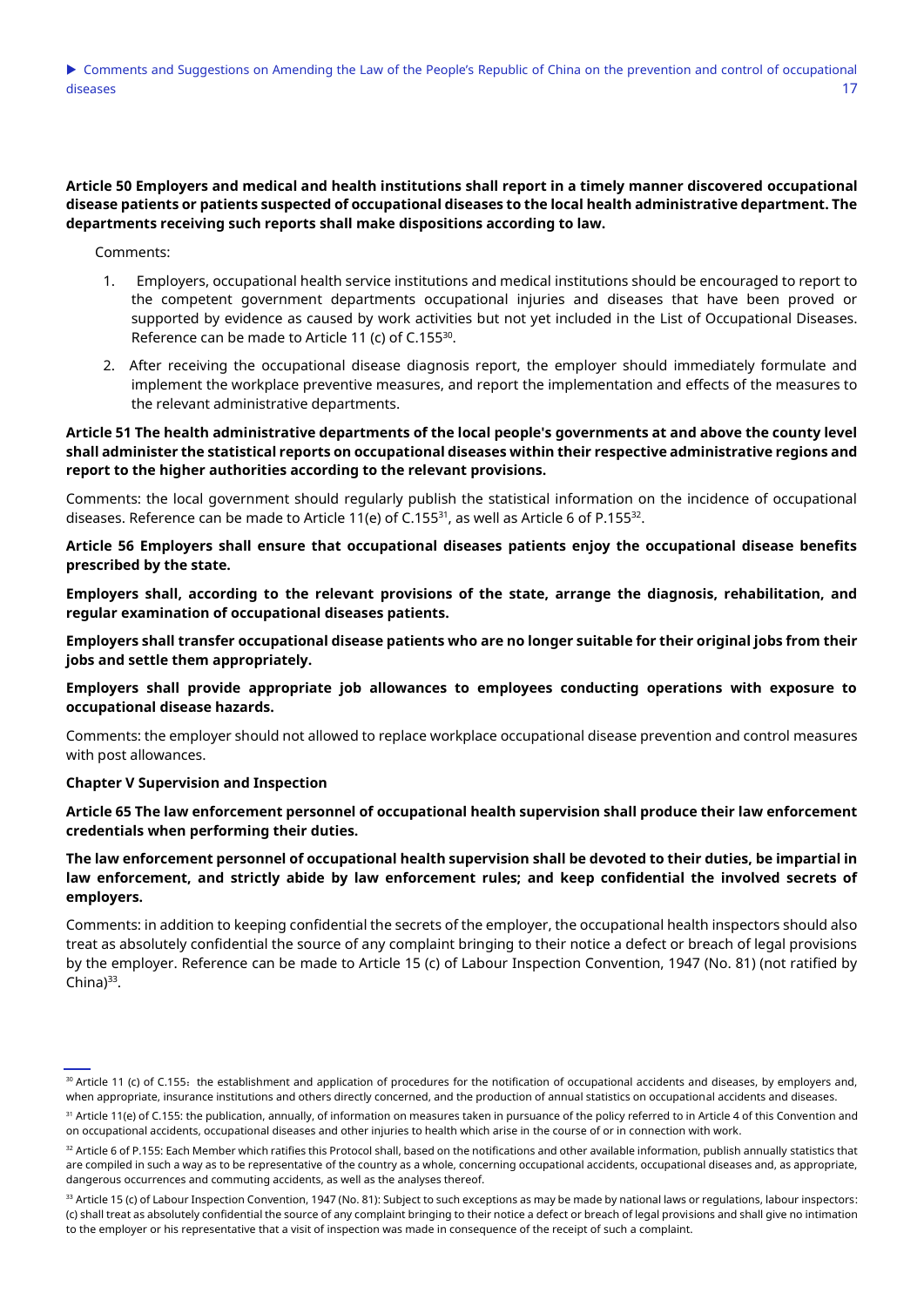#### **Chapter VII Supplementary Provisions**

**Article 85 For the purposes of this Law:**

**"Occupational disease hazards" means various hazards which may cause occupational diseases to workers engaged in occupational activities. "Occupational disease hazard factors" includes: various harmful chemical, physical, and biological factors existing in occupational activities as well as other occupational harmful factors arising in the process of operations.**

**"Occupational contraindications" means the special individual physiological or pathological state of an employee who is more likely to suffer occupational disease hazards and contract occupational diseases, suffer aggravation of an existing disease, or contract a disease that may endanger the life or health of others during operations than the general working population when the employee is engaged in a particular occupation or exposed to particular occupational disease hazard factors.**

Comments:

- 1. It is suggested to consider making the following revision in the first paragraph of Article 85: "Occupational disease hazards" means various hazards which may cause occupational diseases to workers during occupational activities.
- 2. On the definition of terms:

In addition to the terms mentioned in Article 85, the terms of workplace, occupational or work activity, enterprise, public institution, individual economic organization and worker are also very important for the prevention and control of occupational diseases. Providing clear definitions of these terms will contribute to the implementation of the Law on the Prevention and Control of Occupational Diseases.

3. On occupational contraindications:

According to the definition of the Joint ILO/WHO Committee on Occupational Health, occupational health should be committed to the promotion and maintenance of the highest degree of physical, mental and social well-being of workers in all occupations; the prevention amongst workers of departures from health caused by their working conditions; the protection of workers in their employment from risks resulting from factors adverse to health; the placing and maintenance of the worker in an occupational environment adapted to his physiological and psychological capabilities and; to summarize: the adaptation of work to man and of each man to his job.

The ILO has also put forward some other specific principles on occupational contraindications. For example, Article 5 (b) of Occupational Safety and Health Convention, 1981 (No. 155) stipulates that full consideration should be given to relationships between the material elements of work and the persons who carry out or supervise the work, and adaptation of machinery, equipment, working time, organisation of work and work processes to the physical and mental capacities of the workers. Paragraph 8 (e) of Part II of Occupational Health Services Recommendation, 1985 (No. 171) stipulates that occupational health services should collaborate in job analysis and in the study of organisation and methods of work with a view to securing a better adaptation of work to the workers. There are guiding principles for employment or work of specific occupations in Part V of Technical and Ethical Guidelines for Workers' Health Surveillance "Use of health-related data", including: first, there is no such thing as occupational contraindications in general; second, both the work and the worker's working ability are subject to change, and contraindications may no longer be contraindications with the improvement of working conditions; third, caution should be exercised when a worker is examined for medical contraindications to avoid overestimating functional disability, so that workers will not lose the opportunity to engage in available work, and to avoid underestimating a worker's ability to overcome a working functional disability; fourth, when an occupational disease has been detected in a worker, the first thing to do is to remove hazards, and improve the working environment and working conditions, and only when the occupational hazards are intrinsically linked to the work can the worker be removed from the post.

The ultimate goal of occupational safety and health and occupational disease prevention and control is to adapt working conditions and environment to workers on the one hand, and to ensure that workers can adapt themselves to their work on the other hand, which is a two-way adaptation process. If the definition of occupational contraindications is not related to the adaptation of work to workers, and not taking the protection of workers' health as the starting point, it is difficult to avoid employment discrimination against workers and not conducive to the prevention and control of occupational hazards.